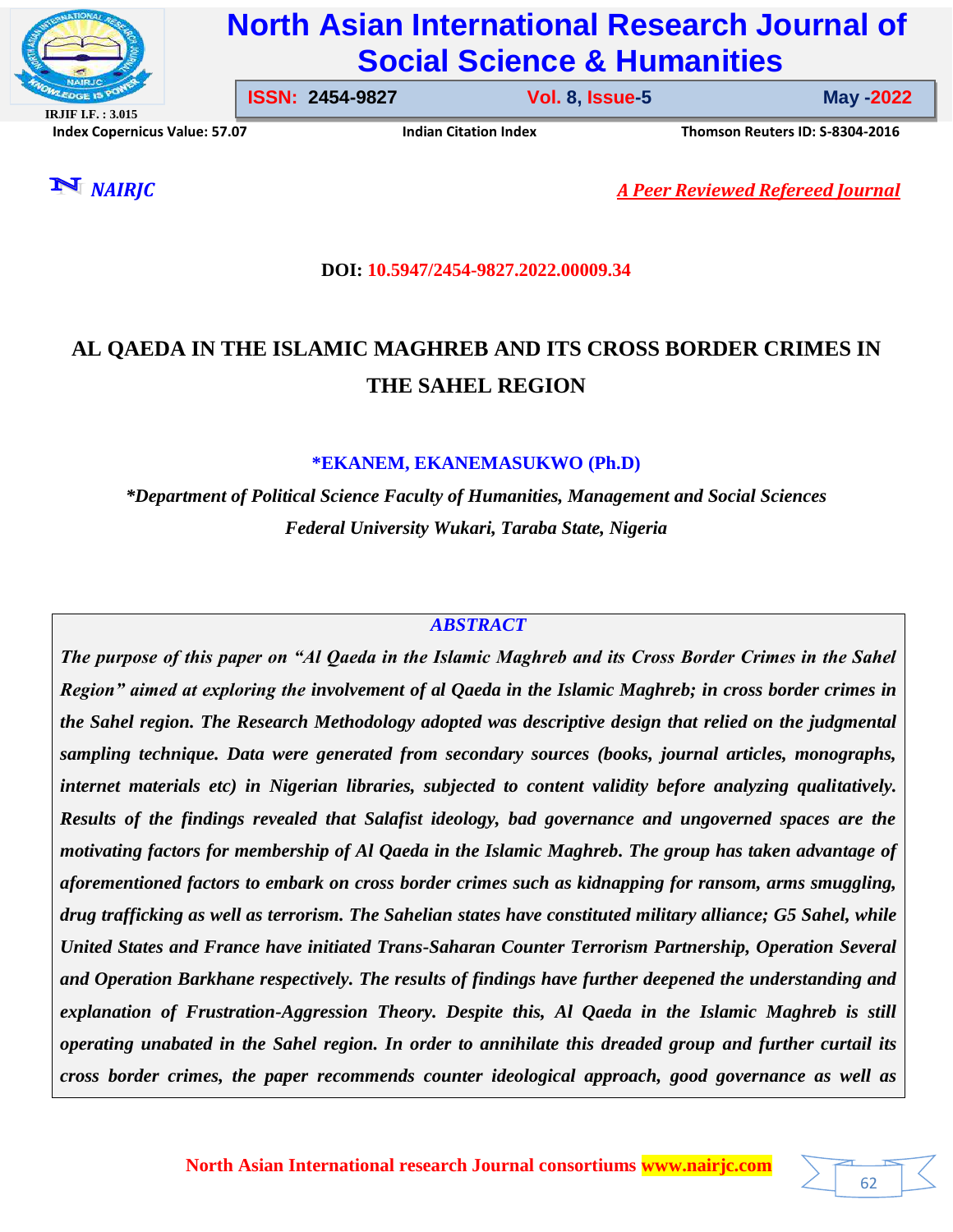*capacity expansion in the Sahel region.* 

*KEYWORD: Al Qaeda, al Hijrah Islamic, Drugs Trafficking, Frustration-Aggression, Kidnapping, Maghreb, Sahel, Security, Terrorism.* 

#### **INTRODUCTION**

The history of al Qaeda in the Islamic Maghreb (AQIM) could be traced back to the political instability that erupted in Algeria, following the annulment of the general elections, which Islamic Salvation Front (FIS) won by the Algerian military in 1991. Algerians accepted and voted massively for the Islamic Salvation Front (FIS) because of its promises to introduce changes and transparency in the management of the state resources. Prior to the general elections, Algeria had faced economic crisis in 1980s, following the introduction of import substitution industrialization by the ruling party, National Liberation Front (FLN) and the sudden fall in the oil and gas prices at the international market. The state could no long subsidized most of the essential products such as petroleum products, natural gas and agricultural produce nor rendered basic services to the people. As captured by Werenfels (2015), "the ruling party was left without the financial means to continue buying social peace and political legitimacy. This paved the ground for the strong emergence of an Islamist protest party, the FIS, which wanted to replace a regime it perceived as corrupt, repressive, unjust and un-Islamic" (p.53).

Regrettably, the annulment of that elections coincided with the period Algerians who had joined Afghans in fighting Soviet Union returned home. Pham ((2011) hinted that, "...it is believed that between 3,000 and 4,000 Algerians had gone through the training camps in Afghanistan and Pakistan, in addition to the 1,000 who returned home... These Algerian...equated Moscow...with "infidel regime in Algiers which still ruled their homeland" (p.216). The Afghan returnees formed the military wing of the Islamic Salvation Front (FIS), Armed Islamic Group (GIA). The ultimate aim of the group was to overthrow the military and returned power back to the winner of the election, Islamic Salvation Front (ISF). This Armed Islamic Group, attacked both the military and the civilians who did not sympathize with its cause. They called these civilians apostates who ought to die, in line with Islamic principle. Steinberg and Werenfels (2007) decried that, "its bloody massacre of civilians caused public support for the group to dwindle, and persistent rumours of the group being manipulated by the Algerian intelligence agencies further discredited it" (p.408).

In 1998, Hassan Hattab, a former member of Armed Islamic Group (GIA) came up with a splinter group; Salafi Group for Preaching and Combat (GSPC). Hattab's mission was to attack the state, protect the civilians and dissuade Ummah from having anything to do with the "infidel" state. Pharm (2011) hinted that, "the GSPC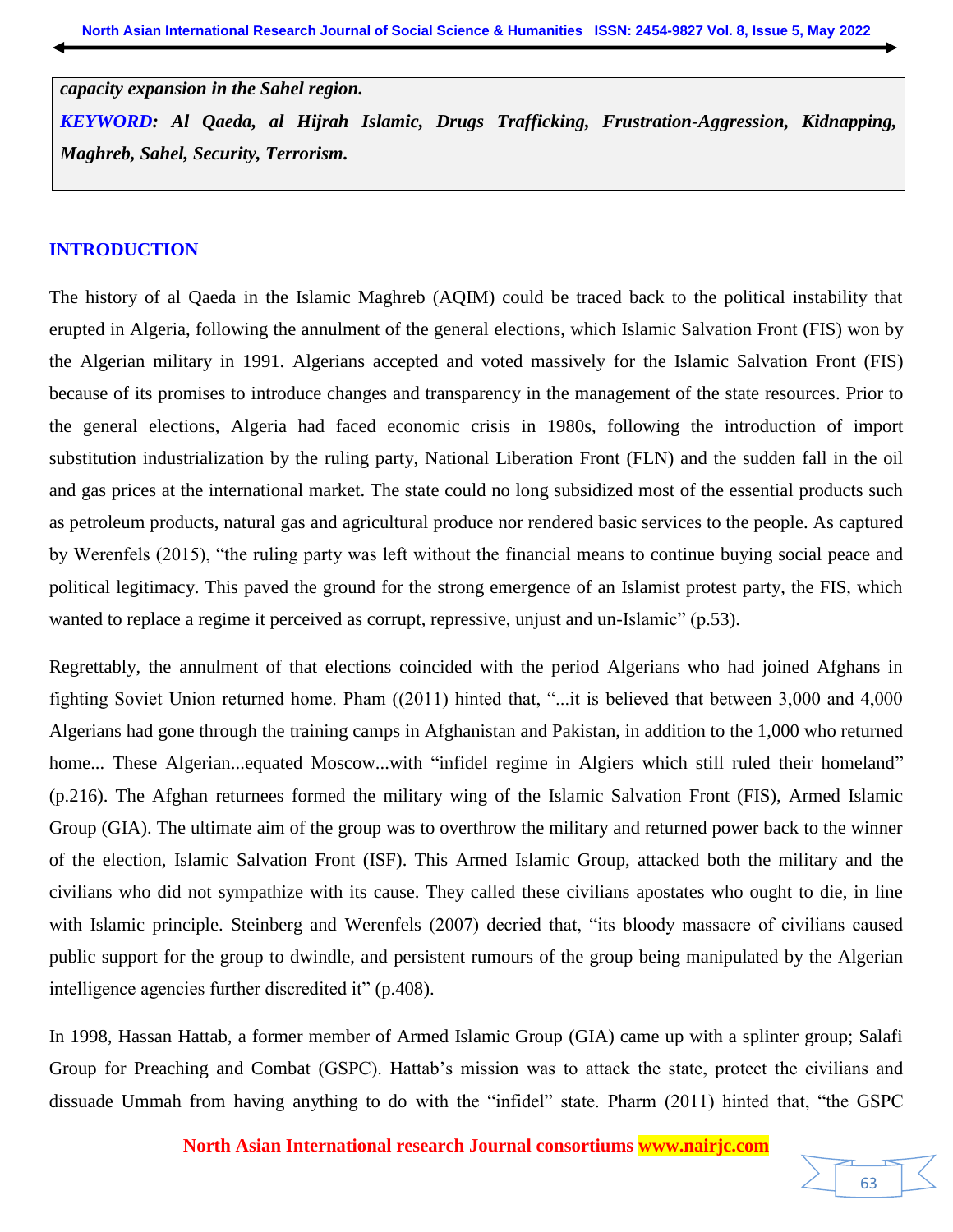directed its attacks at government and military targets...Hattab was influenced by Ayman al-Zawahiri, who by then was the Chief of al Qaeda...Zawahiri...considered that al-takfir applied only to the state and refused to declare the whole society apostate" (p.243). The Algerian military did not give the group breathing space, hence fought it with all the instruments of power within its disposal. Some members were killed while some were arrested and sent to prison. Those who decided to surrender their arms, were given amnesty by the state. As Cristiani and Fabani (2011) put it, "...between the late 1990s and early 2005, the civil war had slowly turned from all-out conflict into a low-intensity insurgency, as the Algerian authorities carried out series of high-profile arrests and successful military operation while offering an amnesty to the remaining jihad fighters" (p.3).

In 2003, the internal crisis that rocked the GSPC led to the removal of Hassan Hattab and he was subsequently replaced by Nabil Sahraoui who was killed in a military operation with Algerian soldiers. Abdelmalek Droukdel, a closed ally of Osama bin Ladan was named the leader of the group in 2004. In order to avoid total annihilation, Droukdel in 2006 consulted with four other Islamist Groups in the region; the Algerian Salafist Group for Preaching and Combat (GSPC), the Moroccan Islamic Combatant Group (GICM), the Libyan Islamic Combatant Group (GICL) and the Tunisian Islamic Combatant Group (GICT) including other small Islamic groups from countries such as Mauritania, Mali and Niger and formed alliance with al Qaeda. "They then renamed themselves Al Qaeda in the Islamic Maghreb (AQIM)" (Sour, 2015, p.10).

Sour (2015) further explained that:

AQIM takes advantage of the lack of state presence in the region to establish operation in various countries. They operate over a vast area of the region, covering thousands of kilometers from the eastern part of Algeria to northern Niger to eastern Mauritania, and to Mauritania's border with Senegal. The movement currently made up of 800 fighters, scattered all over this vast desert area...AQIM mainly recruits from amongst the Tuaregs, Arabs, and Moors because of their excellent knowledge of the desert (p.10).

Furthermore, the supreme leader of the group remains Abdelmalek Droukdel who resides in Kabylia while Mokhtar Belmokthar is the brigade commander of AQIM in the Sahel region (Christiani & Fabiani 2011). Geographically, Sahel region covers the expanse stretching from the Atlantic to the Red Sea and encompasses part of "Senegal, Mauritania, Burkina Faso, Algeria, Niger, Nigeria, Chad, Sudan, and Somalia, more than…80 percent comprised of desert land" (Sour, 2015, p.7).

The porous nature of this desert permits it to serve as a safe haven for AQIM. In December 2007, AQIM murdered 4 French tourists in Mauritania. In February, 2008, gunmen who were members of AQIM opened fire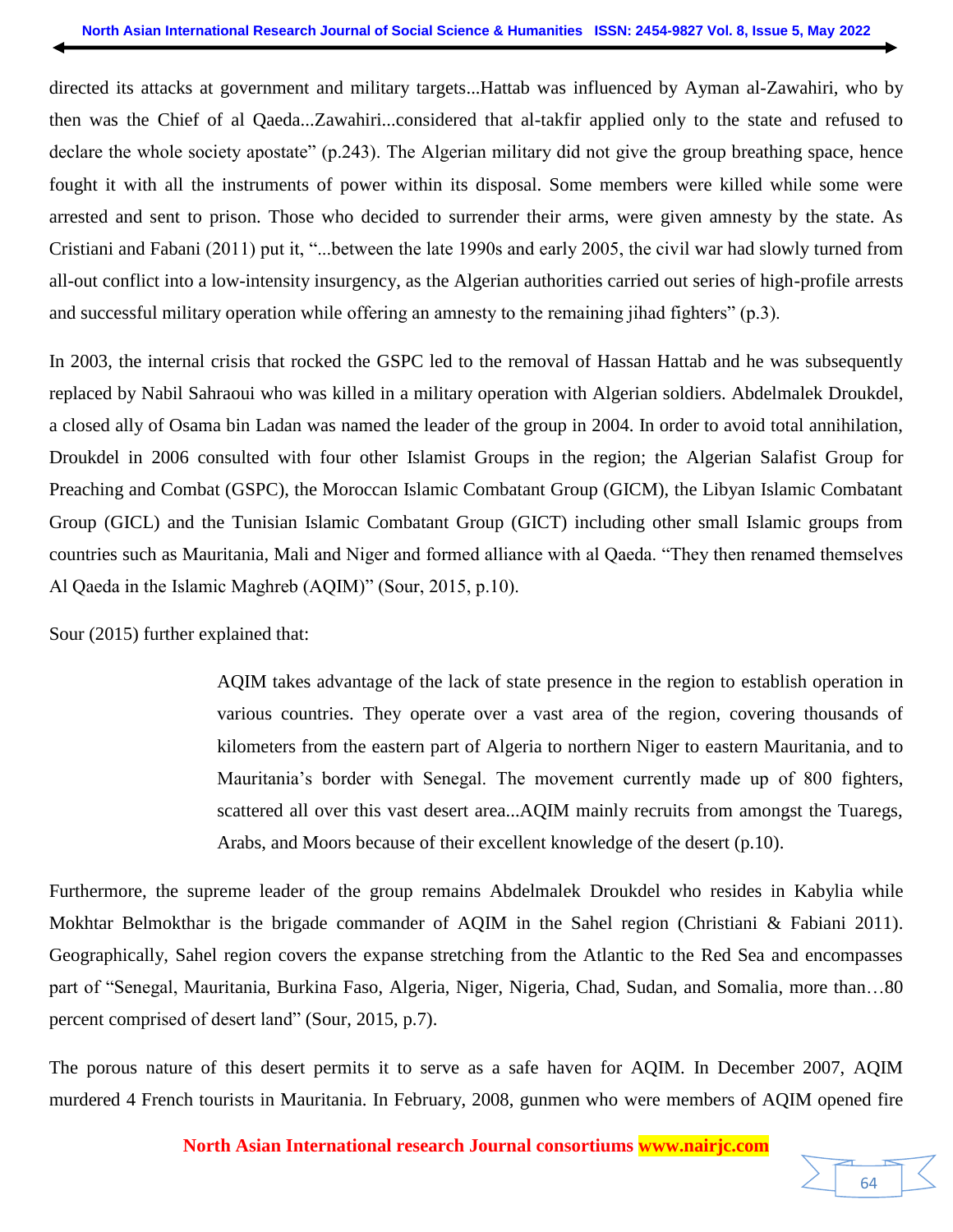on Israeli Embassy at Nouakchott, Mauritania. Similarly, in September 2008, 12 Mauritanian soldiers were killed in an ambush by AQIM (Security Council Report, 2011). Goita (2014) also reported that in August 2007, AQIM claimed responsibility for the suicide bomb attack that was directed at French embassy in Nouakchott, Mauritania. In December 2007, AQIM claimed responsibility for kidnapping of 2 Italians and 3 Spanish aid workers in the Sahel region. According to Counter Extremism Project (2017), "the most brutal attacks took place in Mali (Radisson Blue Hotel in Bamako, November 2015), Burkina Faso (Cappuccino Café in Quagadugou, January 2018) and Ivory Cost (Grand Bassam Report, March 2016)" (cited in Dentice, 2018, p.5). Again, AQIM has given material and logistics supports to other Islamist groups in the Sahel, especially Boko Haram in Nigeria. It should be recalled that in 2010, Droukdal, the leader of AQIM announced that he would support Boko Haram with arms and training.

Coke (2014) further maintained that, Boko Haram acquired the skill of bomb making and suicide bombing from AQIM in 2011, which facilitated the attack of United Nations building in Abuja (cited in Werenfels, 2015). The main objective of AQIM is to rid the region of the western influence, especially countries such as France, and United States, which the group described as "apostate unbelievers", and to ensure that states like Algeria, Mali, Libya, Mauritania, Morocco and Tunisia are governed strictly by Islamic law, Sharia (Adeyemi & Musa, 2014). Regrettably, the western interest in the Sahel was not in existence, until the 9/11 terrorist attacks in Washington and the discovery of oil in Libya. France was the only foreign power whose presence detered the Islamist groups before United States followed.

Zoubir (2011) hinted that, "only in the past 30 years, since the emergence of Libya as major concern for Washington, the involvement in the area has increased, driven by energy interests, and more recently, by the growth of terrorist activities in the region" (cited in Cristiani & Fabiani, 2011, p.6). Similarly, scholarly interests in this region, especially the activities of the AQIM are scanty, thereby creating dearth in literature. Literature abounds on al Shabaab in Somalia as well as Boko Haram in Nigeria, surprisingly; AQIM does not attract scholarly attention, despite its heinous activities in the Sahel region. In order to bridge this intellectual gap, pertinent questions need answers:

- (i) Which theoretical framework can explain AQIM and its cross border crimes in the Sahel region?
- (ii) What motivate Muslim youths to join AQIM in the Sahel region?
- (iii) To what extent has AQIM involve in cross border crimes in the Sahel region?
- (iv) How does international community response to AQIM in the Sahel region?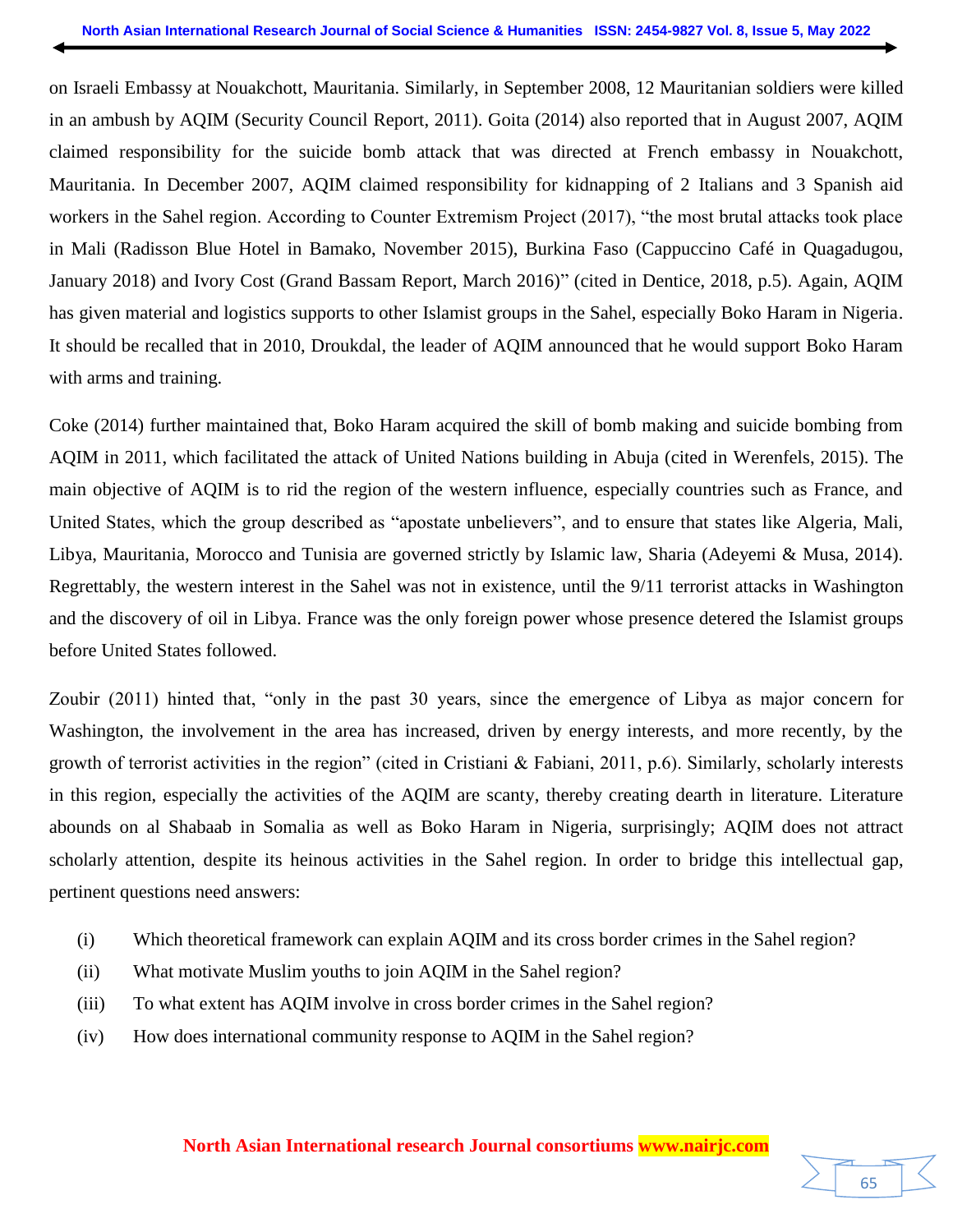The first part of this article deals with theoretical framework, while the second section is the material and method of analysis. The motivation for AQIM is the third section while the fourth part is the AQIM involvement in cross border crimes in the Sahel region and the fifth section deals with the international responses to AQIM in the Sahel region. The conclusion and recommendations that constitute the last section is followed by references.

### **FRUSTRATION-AGGRESSION THEORY**

Dollard, Doob, Miller, Mowrer and Scars propounded the Frustration-Aggression Theory in 1939 at Yale University. According to these Yale scholars; Dollard, Doob, Miller, Mowrer and Scars (1939), "the occurrence of aggressive behaviour always presupposes the existence of frustration, and contrariwise always lead to some form of aggression" (p.13). Frustration has been defined as "an interference with the occurrence of an instigated goal response at its proper time in the behaviour sequence" (Dollard, Doob, Miller, Mowrer & Scars, 1939, p.7). In the same vein, Newcome (1968) argued that, "frustration always induces motivation of some kind of aggression which acts as a drive or motive to react, combat or make attack (cited in Breuer & Elson, 2017, p.7). Freud (1927) further maintained that aggression has instinct-dimension. In his instinct theory of aggression, he explained that, aggression is inherited and biological in nature. An aggrieved individual can express his grievance both overtly and covertly. The overt involves outward expression while covert is the inward expression. Freud (1927) cited in Johan (2010), hinted that, "...aggression was a primordial reaction when the individual attempts to obtain pressure or avoid pain was blocked" (p.7). In addition, McDougall (1946) cited in Breuer and Elson (2017) explained that, "... an instinct to engage in combat is activated by any obstruction to the person's smooth progress towards his or her goal (p.6).

Dollard, Doob, Miller and Scars (1939) cited in Dougherty and Pfaltzgraft (1979) highlighted again that, the occurrence of aggression depends on: "(i) the strength of instigation to the frustrated response (ii) the degree of interference with the frustrated response (iii) the number of frustrated response to sequence" (p.283). In other words, the gravity of deprivation (thwarting), the frustrated efforts towards resolution and the number of times that it occurs, determine the rate of aggression. However, the response to frustration can take the form of overt or covert. Overt aggression entails open attack while covert aggression requires secret attack on the perpetrator of the frustration. This brings punishment as concepts, into focus. Johan (2010) explained that, covert aggression occurs if the aggressor anticipates punishment. If there is no punishment, the aggressor operates overtly. "Put precisely...anticipated punishment, which is a primary source of frustration, effects the inhabitation of overt aggression..." (Johan, 2010, p.2). Dollard, Doob, Miller, Mowrer and Scars (1939) equally added that, "act of aggression can be inhibited, especially when their commission would lead to punishment or other undesirable consequences. The expectation of punishment reduces overt aggression, and the greater the certainty and amount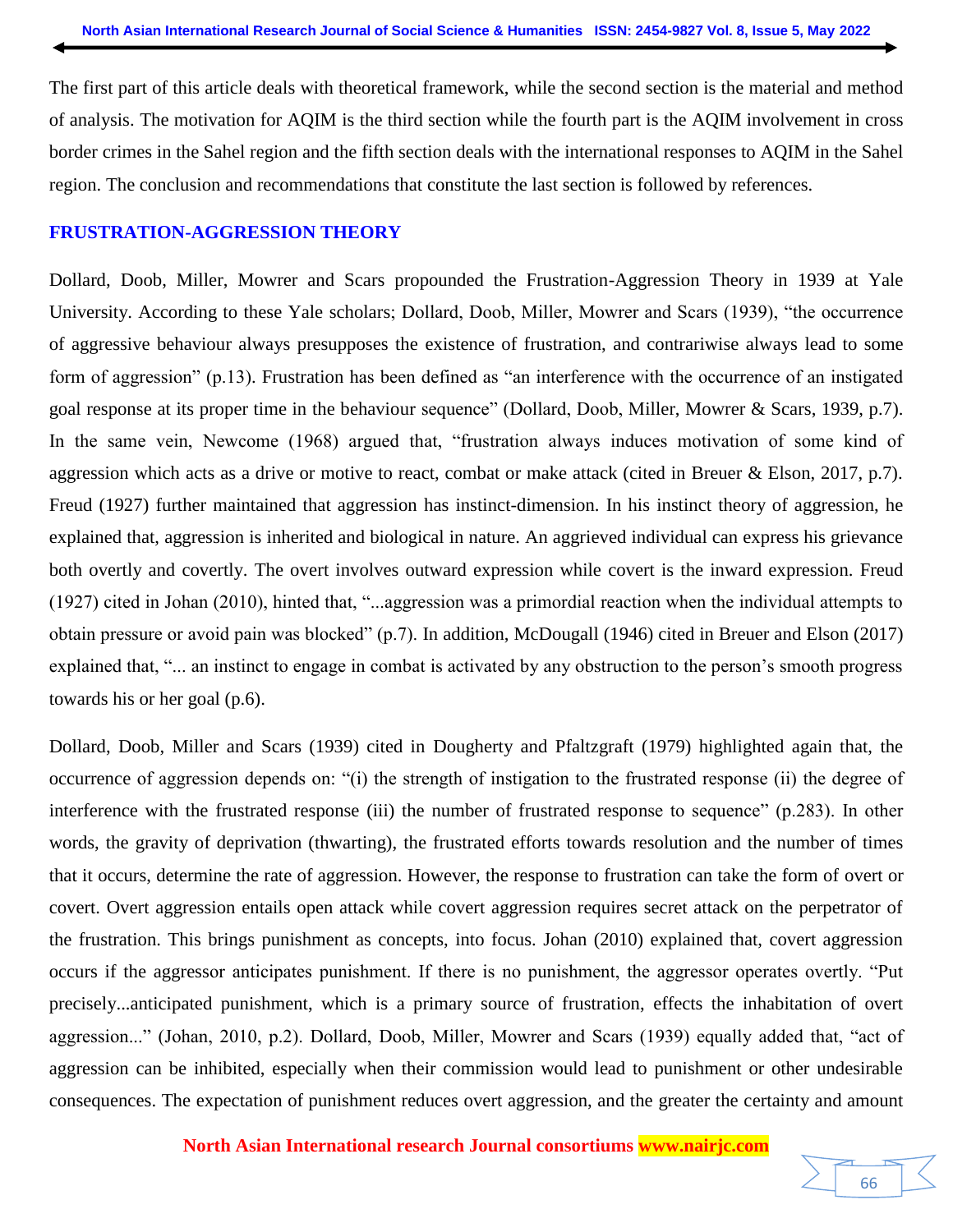of punishment anticipated for an aggressive act, the less likely is that act to occur" (p.54). There is a possibility that expectation of punishment could intensify aggression. However, if the aggressor hits at the source of frustration (instigator), it is a direct target, but if he hits at the agent of the source, it is an indirect target. Daughterly and Pfaltzgraft (1979) also said that, "...there may occur a displacement of aggressions, in which case the individual directs hostility towards someone or something not responsible for the original frustration" (p.283). Indirect aggression can also occur in a form of self-castigation, especially in an extreme case like suicide.

Dollard, Doob, Miller, Mowrer and Scars (1939) also opined that aggression leads to catharsis; which "is a release of aggressive energy or tension and a reduction in the instigation to aggression" (p.58). Unfortunately, Morlar (1949) disagreed, rather decried that the expression of an aggressive impulse does not result in catharsis, but, on the contrary, "sets up a vicious cycle that lead to further aggression" (p.1).

Relating all this to the subject matter, the weak and fragile nature of the Sahelian states are the major sources of frustration that led to aggression. These states cannot render essential services (road, electricity, water, hospital, schools etc) nor provide its educated citizens job opportunities. The AQIM takes advantage of this failure, and endeared into the heart of the vulnerable once, through provision of those services which states could not do. As International Crisis Group (2015) captured it:

> Regional youths are increasingly restless over slow economic growth, lack of job opportunities and narrow political space. Dissatisfaction and disillusionment are exacerbated by readily available digital images (through smart phones and satellite television) of prosperity and development around the globe. Governments are presented as unwilling or unable to provide for basic needs and aspirations. Routes to active, fulfilling role in society are closed and upward mobility almost non-existent. No one seems capable of responding to the youths' quests for opportunities...The result is weak belief in the state and little willingness  $-$  individually and collectively  $-$  to reinforce society and state institutions (p.9).

Apart from its inability to provide essential services, especially employment opportunity which is the major source of frustration, states in the Sahel region is economically backward. Sage 2011, Lacher 2012, Dentice 2018, Eizenga 2019, equally attributed the backwardness to the criminal activities of the non-state actor like AQIM, Boko Haram, and Islamic State of West Africa Province (ISWAP) among others. Their violent extremist acts deter foreign investor's even tourists who used to bring foreign exchange, from investing in the region. Some of the tourists are killed while the lucky ones are kidnapped. This is an important issue, which the so-called youths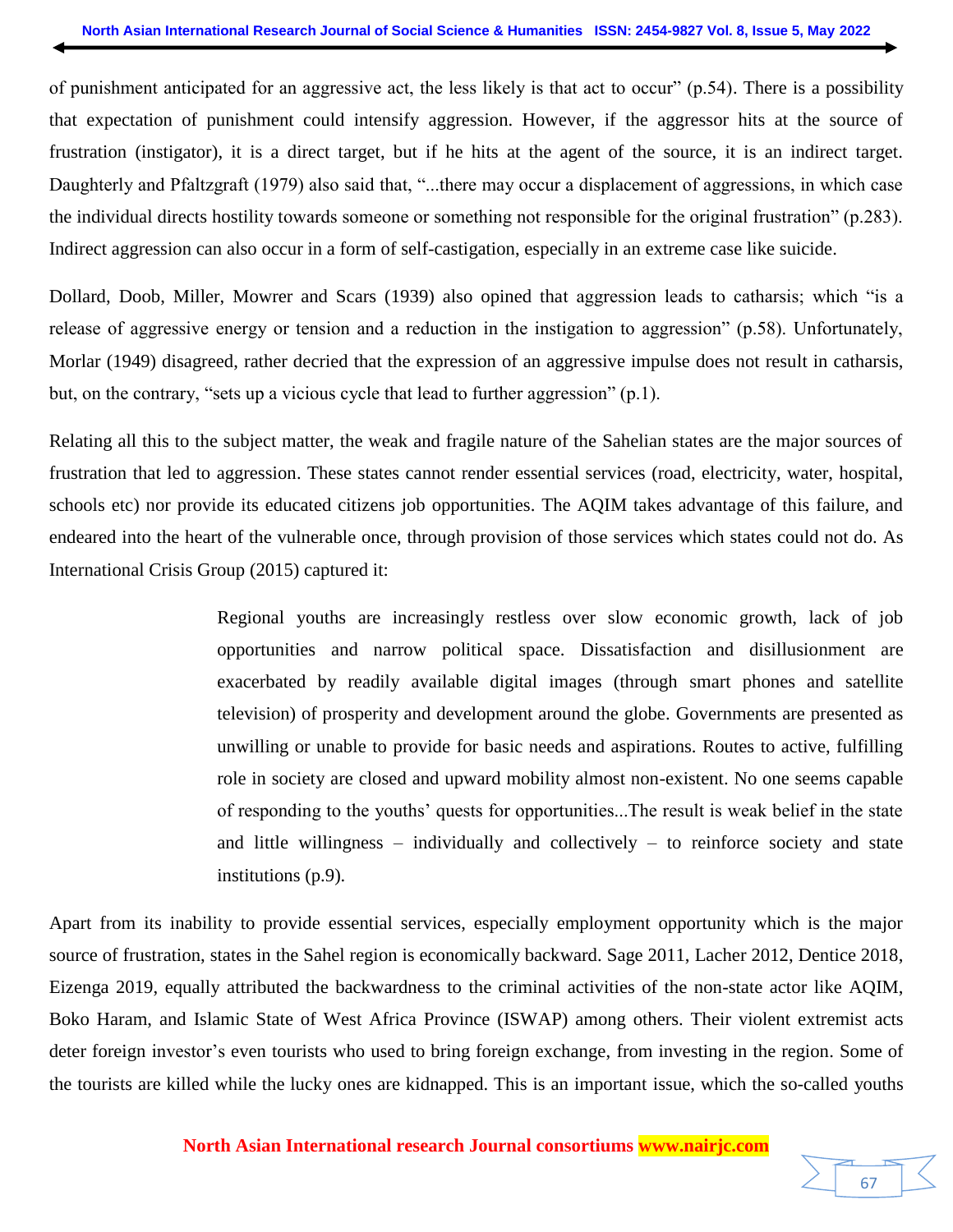refused to acknowledge. Despite this, the Sahelian states are poor and underdeveloped. Their leaders are not also working towards revamping their local economy. Infact, there is no argument over this point. Confirming this, Filiu (2010) asserted that:

> The Sahel countries are among the poorest on the planet. Annual GDP per capita is \$1,042 in Mauritania, \$657 in Mali and \$390 in Niger, which ranks last among the 182 states in the United Nations Development Programme's Classification of human development (neither Mauritania nor Mali fare dramatically better; Mauritania ranks  $154<sup>th</sup>$  and Mali  $178<sup>th</sup>$ ). AQIM can afford low intensity guerrilla activity in such an environment ...because the partnership in crime provides a steady flow of recruits, no matter how low their jihadi commitment (p.9).

The Islamist group, AQIM attributes all this backwardness and its associated poverty to the unfaithfulness of the leaders of the Sahel region. According to Asfura-Heim and McQuaid (2015), a culture of corruption has developed which government positions are seen as a means to generate private wealth. ...In addition to corruption, other important factors – such as govenrment ineptitude, criminality, and general lack of accountability – also inflame anti-state sentiment..." (p.15). Though their argument concentrated in Nigeria, the truth is that all other Sahelian states are the same, none is free of corruption. In order to clean the Sahelian society, AQIM believed that it is only Sharia that can bring the society back to its normalcy. Asfura-Heim and McQuaid (2015) further explained that AQIM, "...believed that Muslim communities were made to suffer because their leaders were not true to faith...it was necessary to engage in active jihad (or holy war) in order to defend the Ummah (global community of Muslim) and spread faith and that a leader who did not enforce Sharia law completely, and wage active jihad against infidels, was unfit to rule"(p.30).The frustration was also evident in the vulnerable returnees from Libya; following the collapse of late Qaddafi's regime in 2011. International Organization for Migration (2013) maintained that, the Libyan crisis resulted in 318,000 third country nationals in 5 countries bordering Libya, such as Algeria, Chad, Egypt, Niger and Tunisia. In Mali, they were 11,230 returnees. However, this figure did not include those that had not registered with International Organization for Migration (IMO). Adeyemi and Musa (2014) further explained that:

> Migrants left Libya under extremely difficult circumstances. They lost their savings and possessions and became victims of extortions and human rights violation. This led to psychological trauma, feeling of shame and embarrassment. Their inability to earn and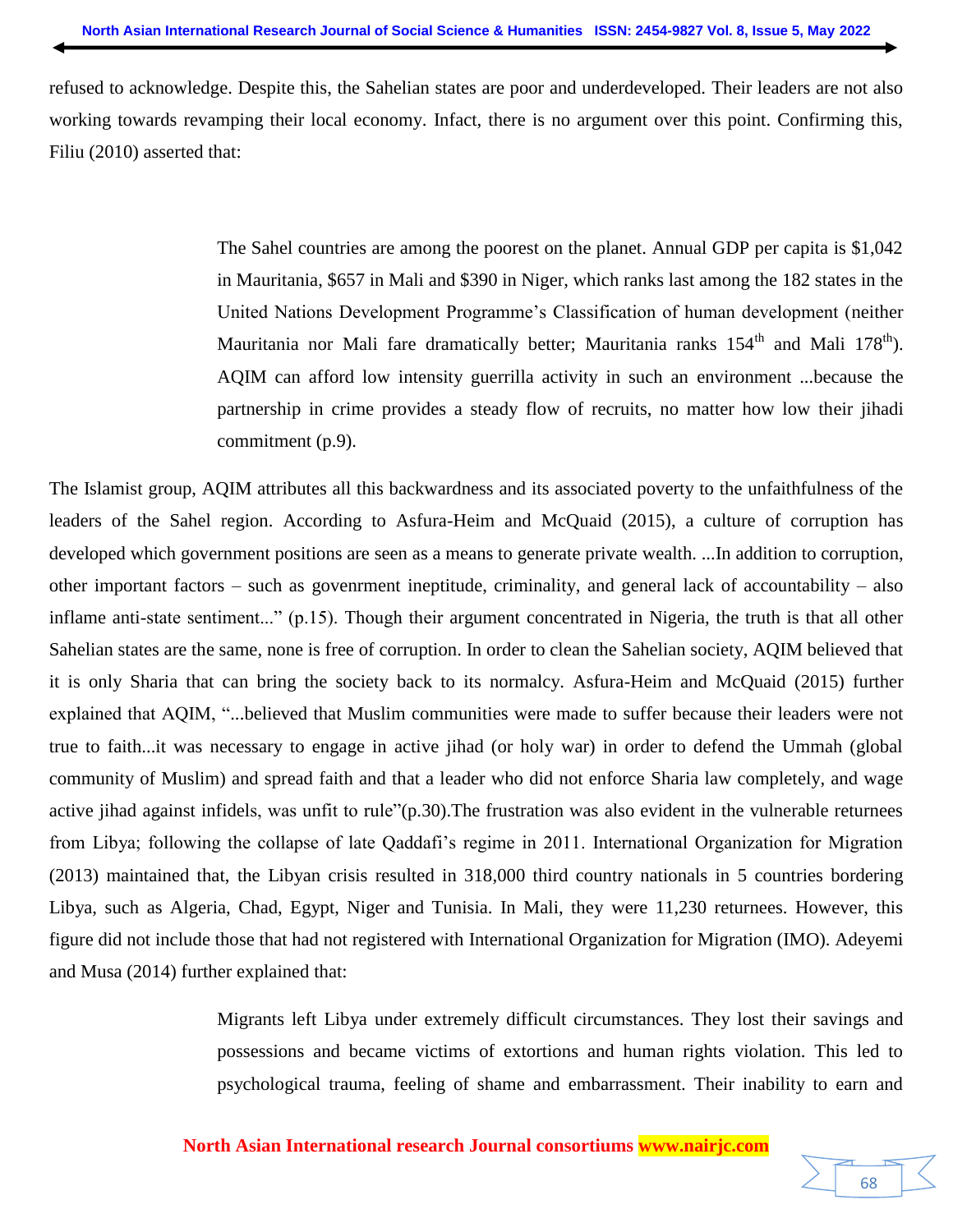provide for their families further compounded their socio-economic situation... In the absence of any gainful employment and with the availability of arms and ammunition at their disposal, the unemployed youths and returnees in the northern part of Mali engaged in crimes of all sought, such as...armed attacks... (p.6).

It is the combination of all these frustrations, emanating from poverty, infidelity and Libyan crisis that lead to aggression against the Sahelian states and its western allies. This further confirms Newcomb (1968) cited in Breuer and Elson (2017) that, frustration always trigger motivation for aggression which acts as a drive or motive to react, combat or effect attack. The dreaded group, AQIM had carried out high profile attacks against Sahelian states. For instance, in September 2010, AQIM attacked the Uranium Company in Arlit, Niger Republic. This resulted in an abduction of 7 employees who are citizens of France. In January 2011, 2 French nationals were kidnapped in Niamey, Niger. They were later found dead, following a failed rescue mission carried out by French soldiers. In the same vein, in February, 2011 Mauritanian soldiers confronted AQIM in Nouakchott, regrettably 8 soldiers lost their lives while only 3 members of the terrorist group were killed (Goita, 2014). On  $16<sup>th</sup>$  January 2013, AQIM attacked Tengatourine, gas field in Amenas, Algeria. They took over the entire facility that was operated by foreign companies from Algeria, France, Japan, Norway and United Kingdom. In that operation, AQIM held 700 Algerians and 134 foreign national hostages. The attacker demanded immediate withdrawal of French forces from Mali, and also accepted to free a United States' captives in exchange for the release of their Egyptian leader, Omar Abdel-Rahman as well as Aafia Siddiqri, an Iranian top scientist who were in the western custodies. Though Algeria was in a difficult situation, the state refused to negotiate with the terrorist.

Alexander (2013) recorded that, "after…50 hours of fierce fighting, Algeria announced that 685 Algerians and 101 foreigners had been freed by the operation, but the death toll was costly – 11 Algerians and 37 foreign nationals (including 3 Americans, 3 Britons and 10 Japanese." (p.13). Apart from the direct attack (overt), AQIM also carried out indirect attack (covert) which Dougherty and Ptaltzgraft (1979) described as displacement. In Mali, AQIM vandalized tourist sites, desecrated religious places especially in Timbuktu. Brosche, Legner, Krentz and Ijla (2016), posited that "the destruction of burial tombs in the world heritage site of Timbuktu in Mali in 2012 was motivated by religious-political ideology of Islamic insurgents, according to whom idolatry was forbidden and the influx of foreign tourists was considered harmful (p.9). These attacks on the World Heritage sites were condemned by the United Nations, Educational, Scientific and Cultural Organization (UNESCO). However, AQIM supported Ansar Dine, that did the destruction and justified their action by asking, "what is UNESCO? We don't care about the words of any entity, because God is one without partners. All UNESCO's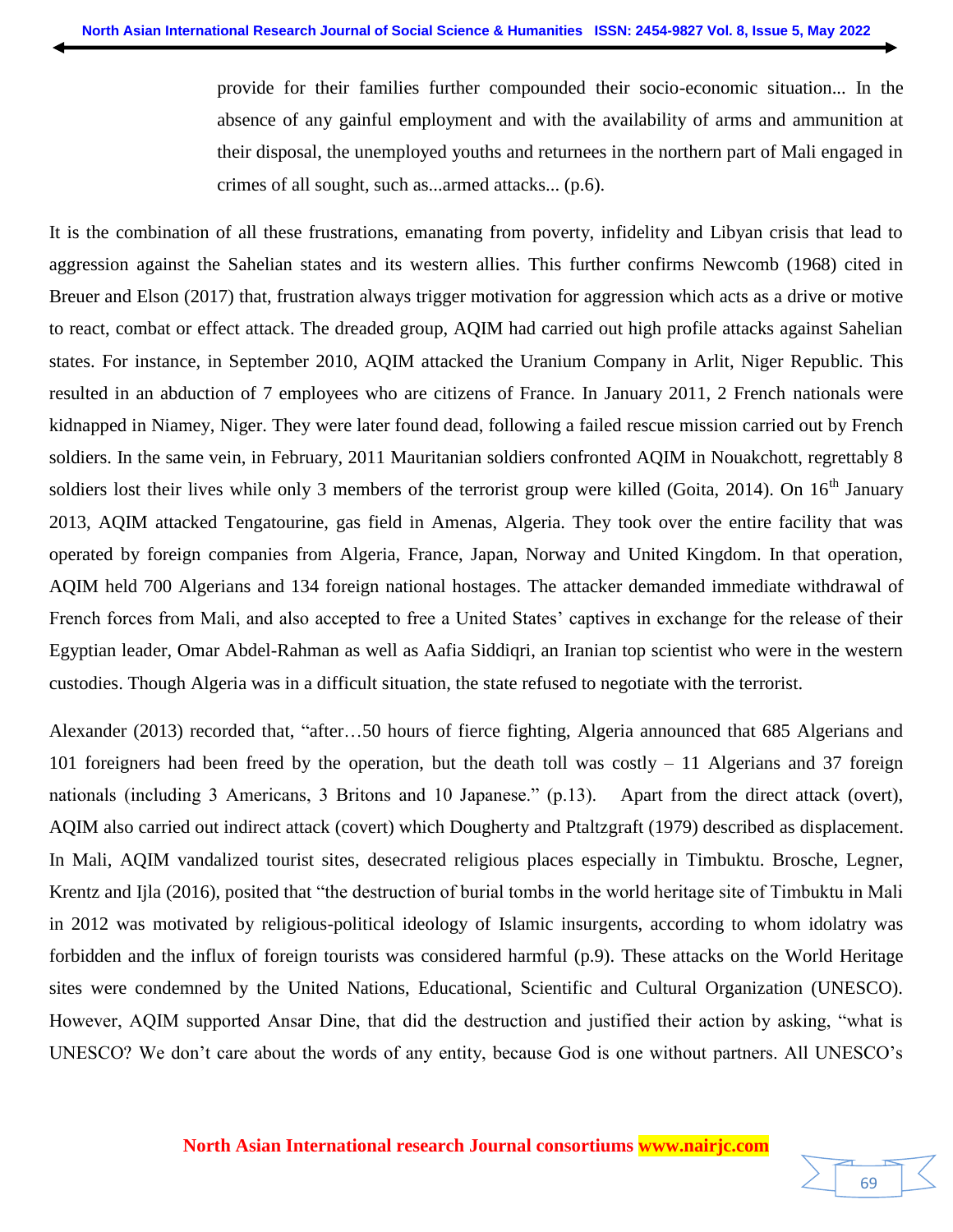calls are just polytheism. We are Muslims and we don't reverse any shrines or idol" (Oumar, 2012, cited in Adeyemi & Musa, 2014, p.5).

Similarly, imposition of Sharia law at the local areas where AQIM controls is another example of displacement. The locals are forced to accept and practice Islamic way of life without any resistance from the people. Like Al Shabaab in Somalia, other Salafist group, especially Boko Haram, ISWAP including AQIM, operate strict Islamic law in their domains. Harnisch (2010) further hinted that:

> The group has banned playing and watching movies, dancing at wedding parties, listening to music (including a ringtone), the wearing of bras by women and branding of animals (especially donkeys). The group also strictly prohibits people converting from Islam and proselytizing for any religion other than Islam... the group has also banned adultery in accordance with Islamic law. The group has carried out numerous public amputation of the hands and feet of those convicted of theft (p.17).

The atrocities of the AQIM cannot continue unabated, hence, there must be punishment. The United States had initiated Trans-Saharan Counter Terrorism Partnership (TSCTP) in 2014; France initiated Operation Several in 2013 to dislodge the Islamist group in northern Mali. Following the successful completion of that exercise in 2014, the name of Operation Several was changed to Operation Barkhane. The Sahelian states, Mali, Mauritania, Niger, Chad and Algeria, has formed a military alliance, G5 Sahel, to counter the dreaded sect.

Sage (2011) further explained that, "one of the major objectives of this group effort has been convincing countries including Mali, Niger, Mauritania and Algeria, to increase their cooperation against AQIM" (p.10). Regrettably, "while the governments involved in the French-led counter-insurgency campaign...the G5 Sahel, the terrorists refer to it as the satanic coalition" (Gunaratna, 2015, p.15). Killings and kidnapping in the Sahel region is ongoing, despite punishment from the coalition forces. This confirmed Morlan (1949) assertion that catharsis can never occur whenever there is an expression of aggressive impulse, it rather set up a vicious cycle that leads to further aggression. Punishment, cannot deter AQIM, rather they see their criminal activities as work of God.

# **MATERIALS AND METHODS**

This paper on "Al Qaeda in the Islamic Maghreb and its Cross Border Crimes in the Sahel Region" adopted descriptive design that relied on the secondary sources (books, journal articles, monographs, internet materials, conference papers etc) of data collection. These documentary data were sourced from internet and libraries in Nigeria, subjected to content validity before analyzing it qualitatively. The use of qualitative method enabled the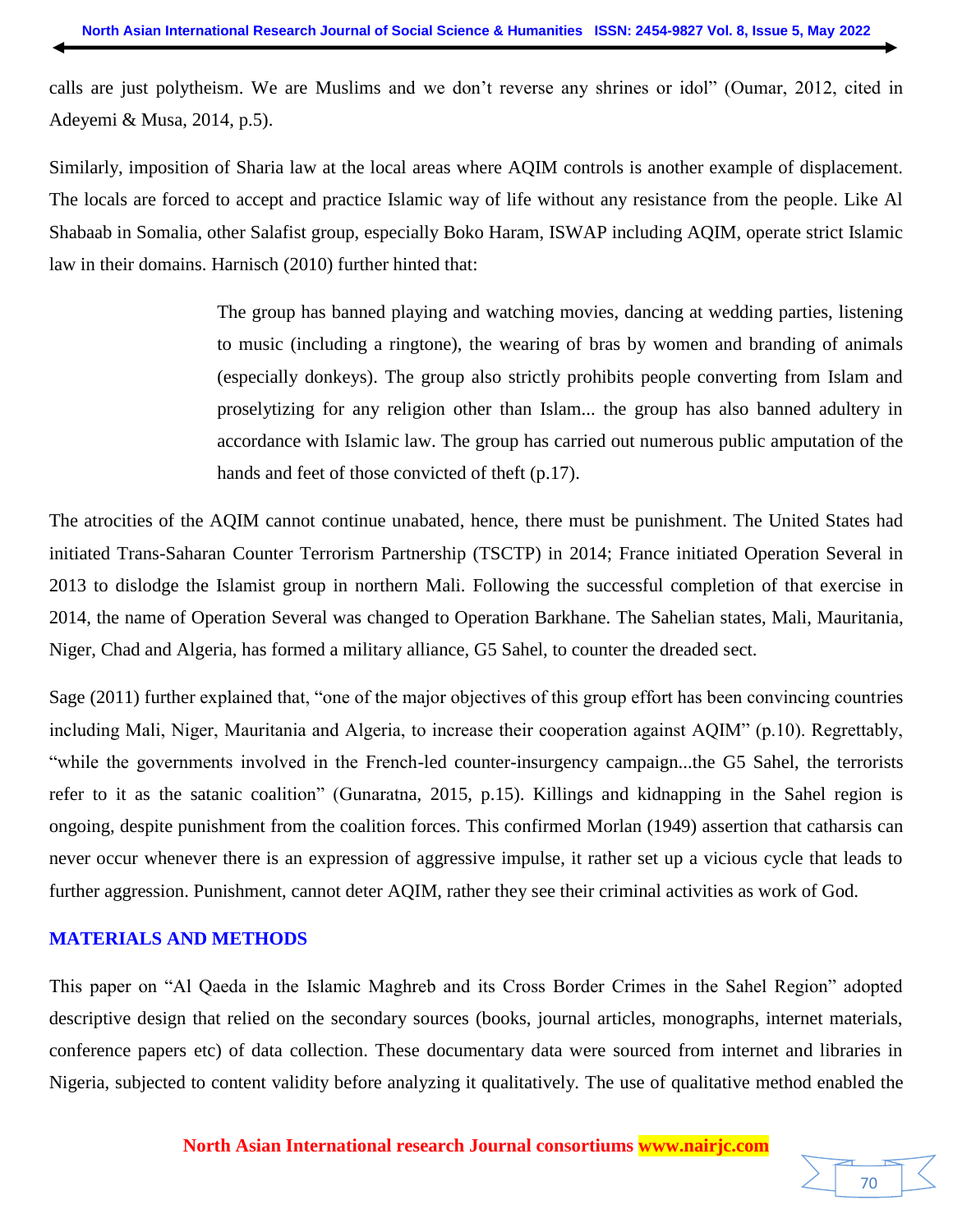researcher to embark on an in-depth study of AQIM and its cross-border crimes in the Sahel region. The qualitative method also helped in exploring gaps in the extant literature on AQIM. However, the population of this study included; Boko Haram, Al Shabaab, Islamic State of West Africa Province as well as AQIM. Despite the multiplicity of these violent extremist groups in Africa, the researcher decides to choose AQIM as the sample of the study. The choice of AQIM is judgmental in view of the fact that there are abundant literatures on Boko Haram, al Shabaab and Islamic State of West Africa Province. Surprisingly, sketchy materials are available on the AQIM and its Cross Border Crimes in the Sahel Region. Regrettably, the dearths of materials open space for unempirical arguments, which ought not to be in an academic world. It is hoped that this study would bridge the gap in knowledge and present arguments on AQIM in proper perspective.

#### **MOTIVATION FOR MEMBERSHIP OF AQIM IN THE SAHEL REGION**

Unarguably, Islam is a religion of peace; therefore, the violent extremism that characterized the modern Islamism has nothing to do with God. It is a creation of wicked ones, whose aim is to perpetuate violence and entrench fear globally. The original Islamic sect that converted the member states of the Sahel region into Islam was Sunni. The Sunni doctrine was peaceful and also blended with African traditional religion. The discrimination between the two was not there and this could be the reason why Islam finally succeeded in entrenching itself in the Sahel, and also dominated the people's way of life. As International Crisis Group (2005) put it, "many clerics, politicians and scholars of religion emphasize the peaceful inclusive nature of Sahelian Islam, pointing to the role that the Sufi brotherhoods have played in forming the regional culture of tolerance. Such description often takes place in the context of comparison to Salafi Movement of Islamic renewal..." (p.4). Problem came, mainly because of the peaceful co-existence of the Sunni members with the African traditional worshipers, who the Salafists regard as infidels. The French colonial masters who colonialized most states in the Sahel (Niger, Chad, Burkina Faso, Senegal, Algeria, Tunisia etc) was seen as apostate that need not to step into the Islamic soil. They hate the western world and all the values that it cherishes. It should be recalled that in 2014, a Salafist leader of Boko Haram in Nigeria, late Abubakar Shekau asked:

> ...what is America in the sight of Allah? What is "Israel" in the sight of Allah? What is France in the sight of Allah? We don't fear you at all. We were the ones who carried out all these attacks... How can one fear these American people? If one is indeed a believer, he needs not to. How can one fear these people if one is indeed a believer? This is the speech I have to make, which is a warning for the worse things to come. Better submit to Allah before it becomes too late (cited in Cook, 2014, p.17).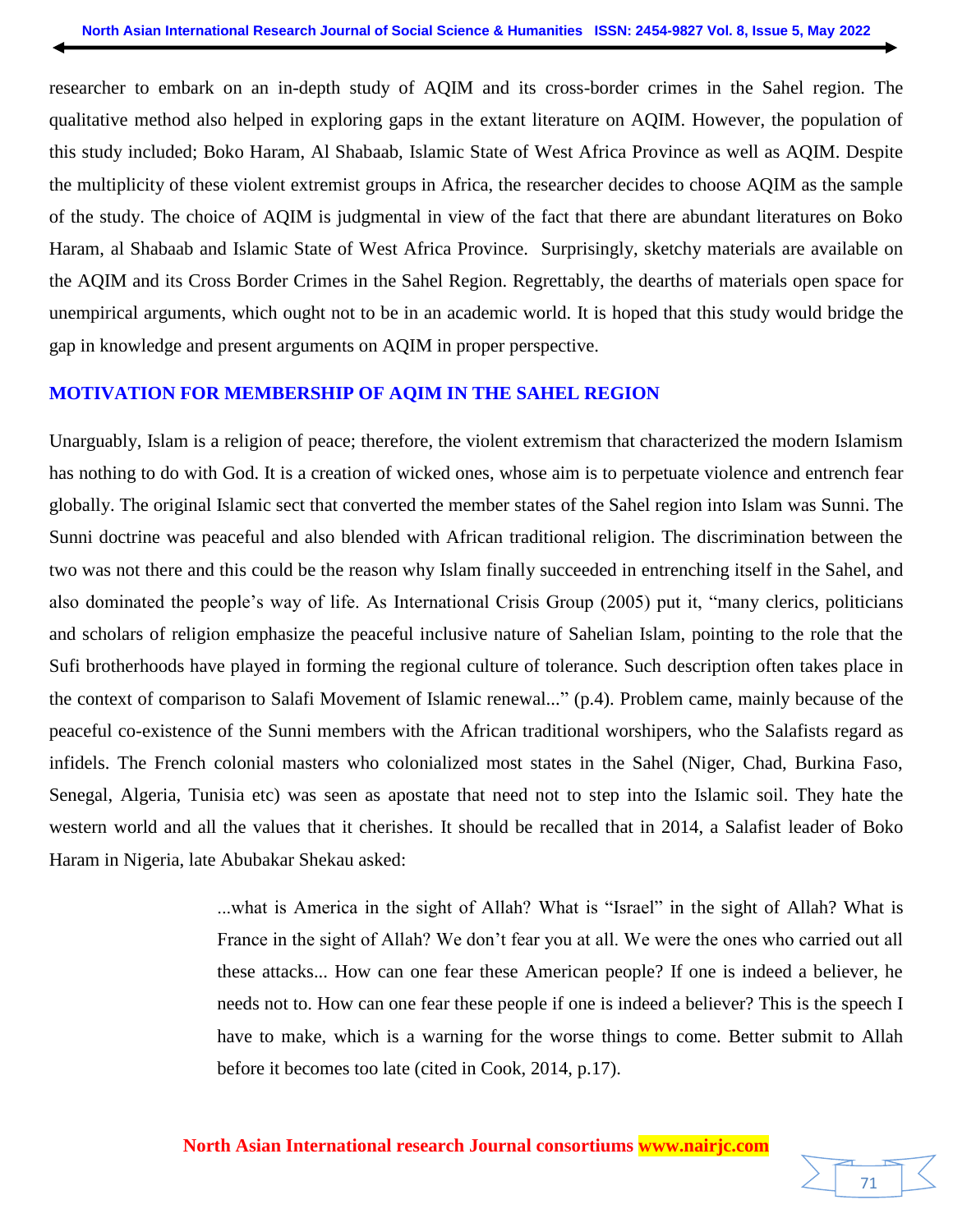The Salafists believe that constitution is man-made, and must be immediately replaced with Koran. The state system in the entire Sahel region should be merged into an Islamic caliphate that would be ruled by Sharia law. This is because, the state system has disappointed the Muslim Ummah, and hence there is a need to return to caliphate in which Sharia would prevail as the main code of conduct. International Crisis Group (2006) further explained that, "Sharia provided an alternative to a failed model of governance. It also allowed the local political elite to mobilize their followers outside the established framework of the federal police and army..." (p.26). This would bring a new society for the people of the Sahel region in which corruption, despotism, hunger, poverty and underdevelopment would be a thing of the past. There would be equity and justice in the land, since God would be the only supreme leader. As International Crisis Group (2005) captured it:

> The Salafiyya...promotes a return to the original beliefs and practices of the Salaf – the "founding fathers" of Islam – that is the Prophet Mohammed and his immediate successors. In all cases, their vision of the change is based on a literalist reading of the Koran and the Hadiths...Salafis described their activities as a struggle against bid'a, or innovations, and shirk, or heresy. Both are usually understood to have been introduced...by Sufi orders who have cultivated cults of saints, use of protective amulets and... marabout as religious intermediaries.

Regrettably, Muslim youths that hear this group, Salafist, attribute all their disappointment in life to the state, and their collaborators; western allies. The only way out, is compulsory installation of Islamic regime, according to them.

International Crisis Group (2013) posited that, "the involvement of these youth in Salafism seems to be a way to assert their individuality in a society that rejects them and whose values contradict their religious belief" (p.6). The Salafist movement is aimed at bringing a new society for the Muslim world. According to Werenfel (2015), "the essence is to establish an Islamic state that sweeps away the colonial borders dividing the Islamic world and ends the occupation of Islamic soil" by unbelievers (alliance of Jews and crusaders)" (p.59). Unfortunately, Muslim youths are deceived; hence, a close look at the activities of AQIM reveals that, the leadership of the organization in the Sahel region, Belmokhtar is a businessman. He benefits massively from black economy, yet pretends as Islamic fanatic that aims at creating a caliphate. Pharm (2011) alerted that, "...Belmokhtar clearly profited personally from these criminal enterprises...traffic in arms, cigarette, drugs and stolen cars...as well as having a hand in human trafficking..." (p.248). Where is the role of Allah here? The fact is that, "the states of this area are structurally weak, their borders are porous and their control over territory is largely ineffective" (Cristiani & Fabiani, 2011, p.2). This is why the non-state actors like Boko Haram, Islamic State of West African Province,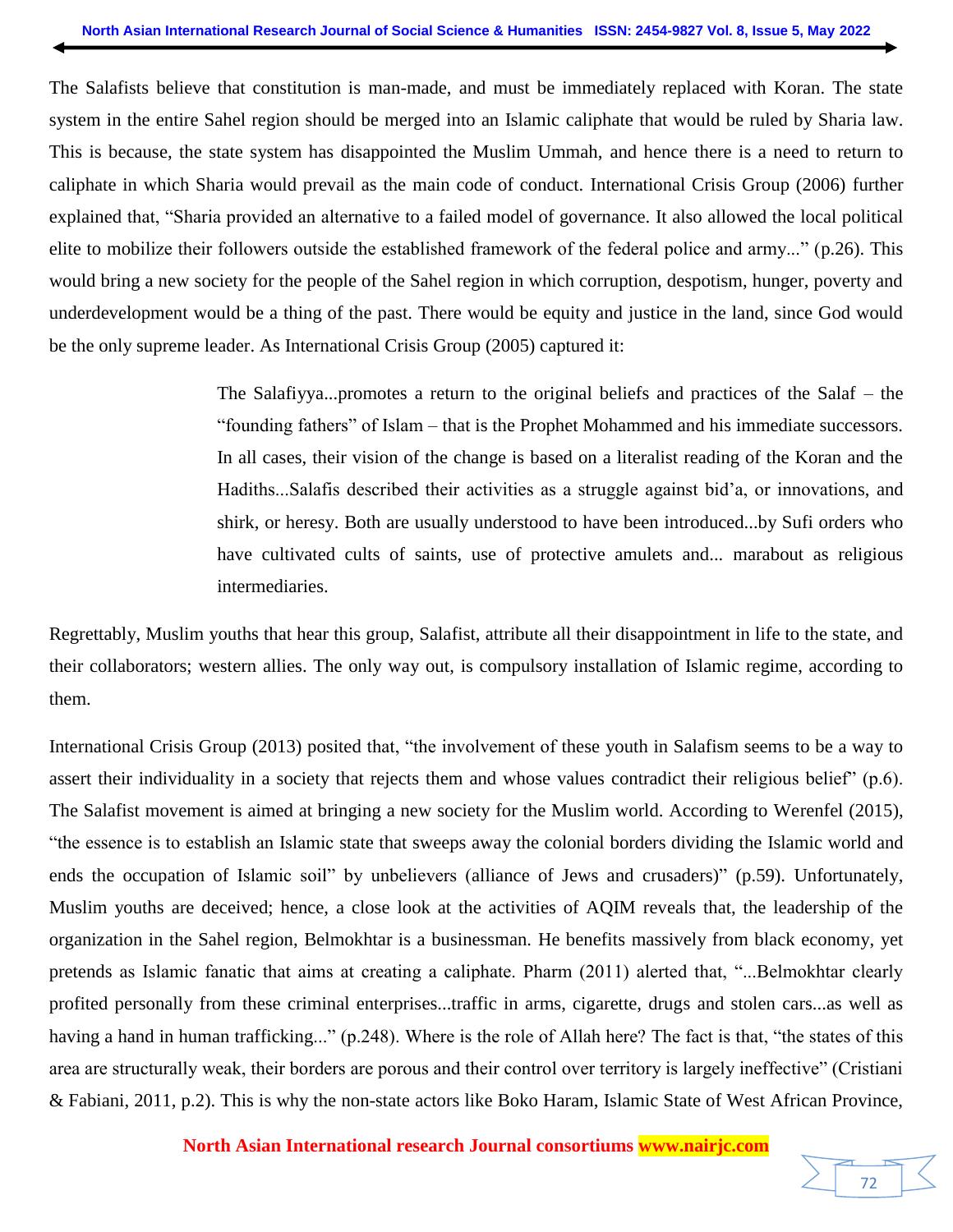and AQIM among others prevail over them. The fragility of the Sahelian states could be placed within the content of its inability to render good governance to its people. "AQIM...and criminal elements...are reportedly providing services and humanitarian assistance in remote areas where state presence is reduced or non-existent." (United Nations Security Council, 2012, p.7). AQIM is already a government in most of these Sahelian states, especially the rural area where states' presence is hardly felt. The people believe that AQIM is the only authority that can exercise power over them, the locals also provide AQIM members sanctuary to operate criminal activities, without detect by the legitimate governments. AQIM reciprocates this gesture through provision of protection and essential services such as water, madrasas (Islamic schools), hospitals to the people. As Goita (2014) further explained that;

> AQIM is also attempting to cast itself as an ally and potential protector of local communities. It often fiercely condemns the arrests of locals or civilian causalities, resulting from government raids. By the same token, AQIM is exceedingly careful not to inadvertently target local communities and interests in the Sahel. AQIM's illegal activities also generate income and job opportunities for communities and individuals in the region (p.3)

The truth is that governments in the Sahel region are incapacitated, due to its economic backwardness. According to International Crisis Group (2014), "the poverty and lack of services affecting the Muslim population have caused an intense resentment of the political status quo and have fueled extremist and rejectionist thinking" (p.14). youth unemployment has taken an alarming rate. In Nigeria, there are 170 universities, yet the state is not proud of a single industry. Most of these youths that graduated without job are the ones tormenting the state through banditry groups, Boko Haram memberships as well as Biafra secessionists. As Asfura-Heim and McQuaid (2015) put it:

> Decaying infrastructure, chronic energy shortages and influx of imported products from outside Nigeria, have led to massive factory closures in the north. In Kano, for instance, roughly 75 percent of manufacturers went out of business in the 1990s... frustration and disaffection have driven many young northerners to join "self-help" ethnic or religious groups, some of which like Boko Haram, are hostile to the state (p.17).

Since nature abhor vacuum, alternative must be available. Joining the terrorist group may not likely be their will, in view of the fact that it is a risky venture. Some of them have died in action, while some are maimed for life, yet new recruits are enrolling. Adeyemi and Musa (2014) posited that, "AQIM brought itself goodwill, friendship and

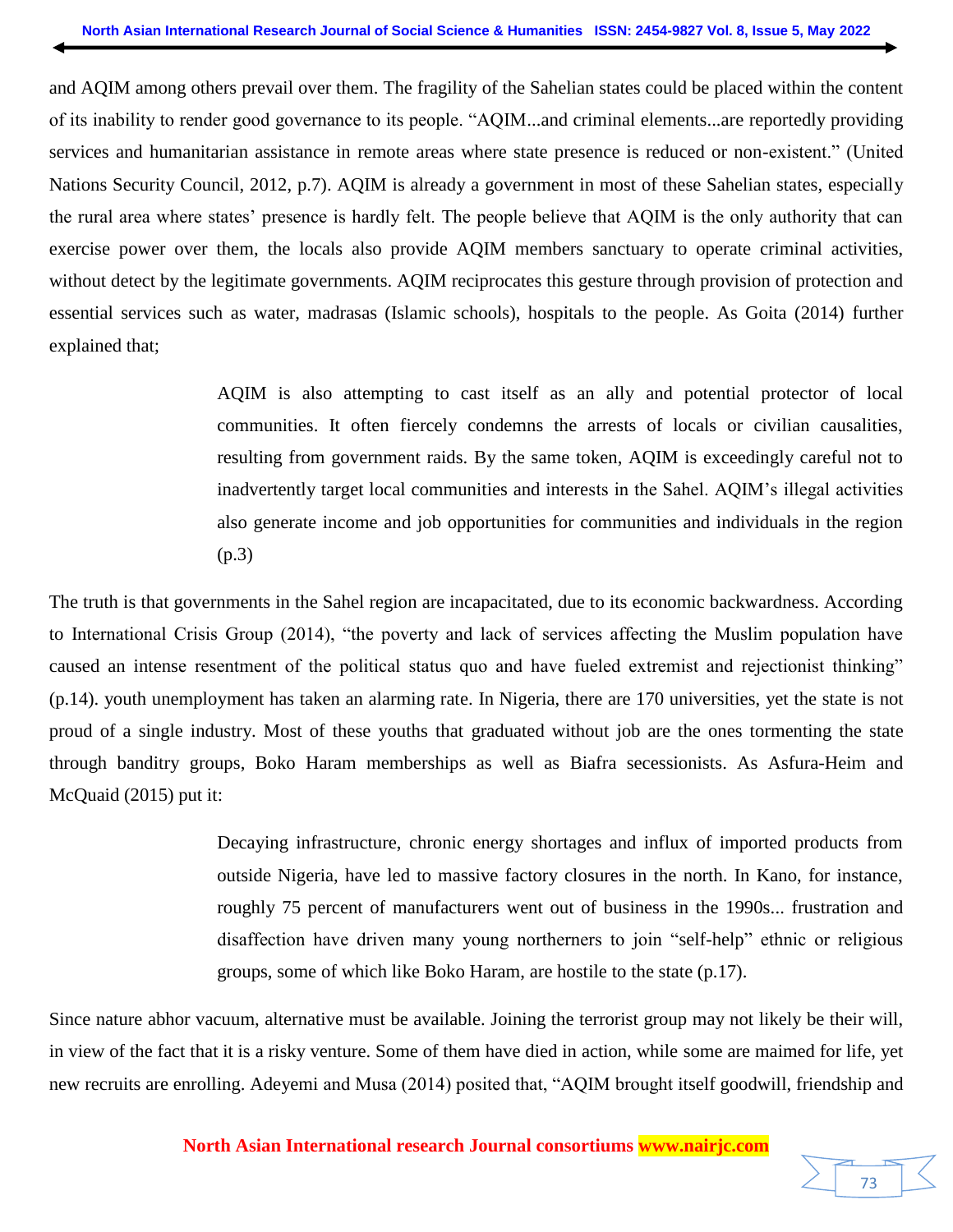networks by distributing money and medicine, treating the sick and empowering them" (p.5). If this is the case, there is an urgent need for the Sahelian states to redouble its efforts in providing good governance to its people. However, the entire blame cannot be on the state, the criminal activities of the terrorist groups in the Sahel region also discourage investment. As Goita (2014) captured it:

> Ironically, it is AQIM's low-level terrorist attacks and criminal activities that have largely contributed to the worsening economic situation in the Sahel. Tourism once drove a significant amount of business activity in the region, but visitors' numbers have dropped sharply as a consequence of AQIM kidnappings. A key airline that serviced several Sahelian cities, Point Afrique, recently suspended flights, further isolating the region (p.3).

#### **INVOLVEMENT OF AQIM IN CROSS BORDER CRIMES IN THE SAHEL REGION**

Contrary to its propaganda that AQIM emerged as a movement that aimed at evolving a purer society, facts available indicate that the organization survives through cross border crimes. The location of the AQIM in the Sahel brigade is between the southern Algeria that bounded by northern Mali, northern Niger and southern Mauritania. Since state presence is lacking, this location becomes a safe haven for them to involve in criminal activities such as kidnapping for ransom, arms proliferations, drugs trafficking as well as terrorism. These criminal activities constitute the major source of its funding. The leader of Sahel brigade is Mokhtar Belmokhtar, whose nickname is Marabolo. The leadership of AQIM had ordered the kidnapping of western tourist, diplomats and aid workers in the Sahel region. Some of the kidnapped victims are nationals of France, Spain, Italy, Austria, Canada, Switzerland, Germany, United Kingdom as well as African states. Sage (2011) posited that:

> Some analyst estimate that ransom paid for western hostages between 2008 and 2010 amounted to £25 million and that the average payment for a western hostage is as high as \$6.5 million. If ransoms were paid for the release of three additional hostages in February 2011- one France, one Malagasy and one Togolese – then the overall sum paid to AQIM in the past few years may be significantly higher (p.4).

A British hostage, Edwin Dyer was killed in 2009 by AQIM, because British government refused to pay or release a convicted terrorist from British jails. In April 2012, 42 foreign nationals were abducted by the AQIM at different locations in the Sahel region. Few days later, 24 abductees were released while 5 were killed. The whereabouts of 13 remaining abductees is unknown till date. Similarly, in July, 2010, Michael Germaneau, 78 years old French Engineer was kidnapped and later killed in Niger by AQIM. The former President of France, Nicholas Sarkozy reacted negatively, and further supported Mauritania militarily in order to stamp out this evil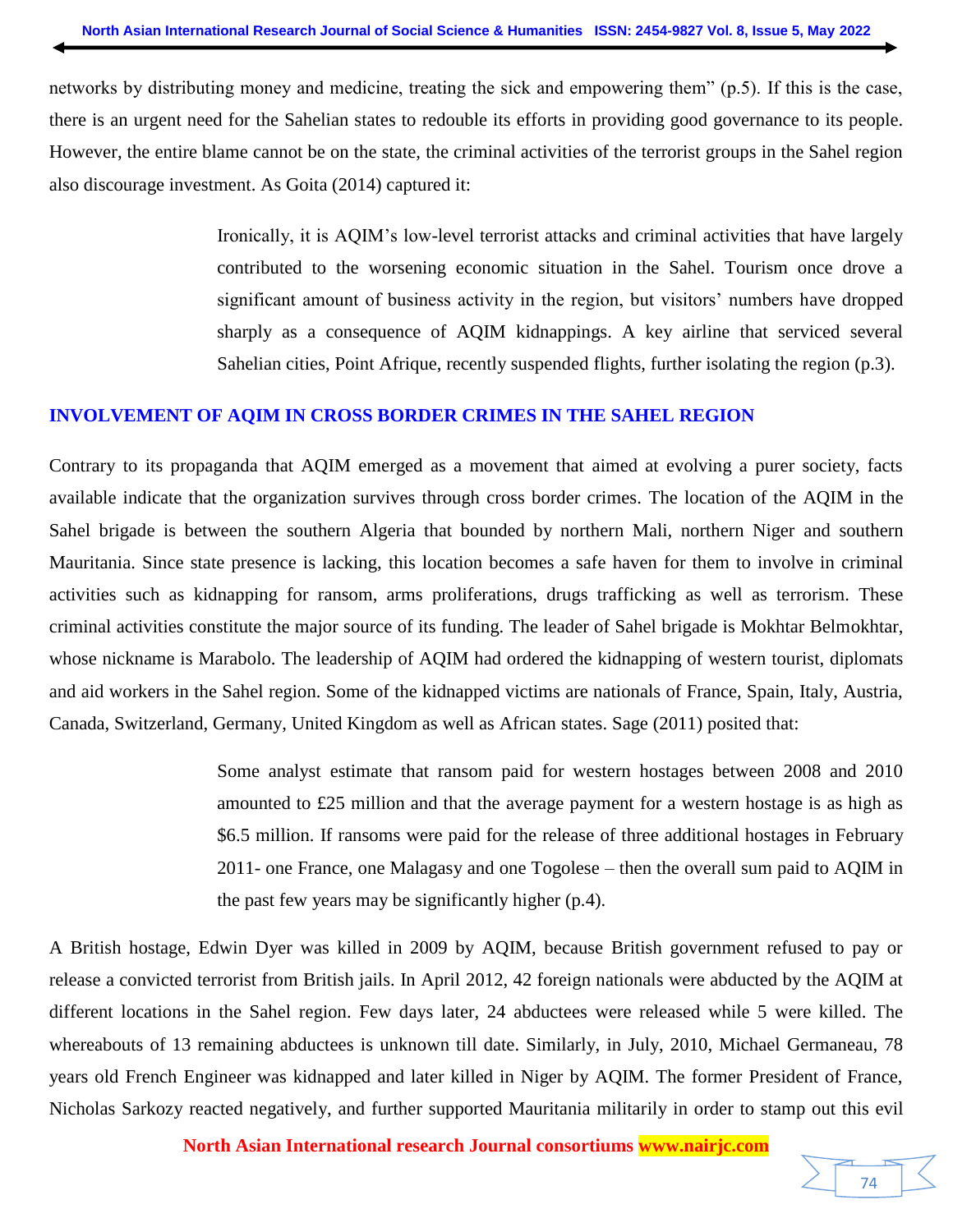from the Sahel. It should also be recalled that French citizens, Antonine de Leocour and Vincent Delory were killed by AQIM at Niamey, capital of Niger, following a failed rescue mission carried out by France soldiers on 11<sup>th</sup> January 2011. In the same vein in November 2009, 3 Spanish aid workers were abducted in Mauritania by AQIM who demanded for the payment of 10 Euros, through an intermediary, Omar le Sahraoui. The money was paid to AQIM through Omar le Sahraoui, and the abductees were released (Pharm, 2011). Sahraoui, who is also known as a Desert-Man has been a close ally to AQIM whose work is to negotiate for the release of kidnapped victims. Swiss government also paid \$5 million as ransom for the release of 3 of its nationals who were kidnapped by AQIM in Northern Mali. Many other examples could still be cited, the fact is that, "kidnapping for ransom has developed into a highly lucrative industry that has allowed AQIM to become a significant political and military force in the Sahel and Sahara" (Lacher, 2012, p.9).

Similarly, AQIM also involved in arms proliferations in the Sahel region. Though the dreaded group used arms to perpetrate violence, however the quantities of arms in their disposal which they also assist, other terrorist organizations such as al Shabaab, Boko Haram, came as a result of the fall of Qaddafi regime in Libya in 2011. Some members of AQIM fought against late Libyan leader, Qaddafi, and immediately that government collapsed in 2011, they left to their base with those weapons that were in their disposal. According to United Nations Security Council (2012) these weapons included, "rocket propelled grenades, machine guns with anti-aircraft visors, automatic rifles, ammunition, grenades, explosive (semtex), and light anti-aircraft artillery (light caliber bi-tubes) mounted on vehicles...possibility of more advanced weapons, such as surface-to-air-missiles and man portable air defence system were being transferred to the region..." (p.10).

Regrettably, these were the same weapons that they used in fighting the government of Mali, and took over the northern part (Timbutu) of that country. Similarly, AQIM also bought many weapons from the pro Qaddafi Libyan soldiers who escaped to refugees' camps (Choucha, el-Hayet, Remada and Tatatoume) in Tunisia. Weapons that they bought from them included automatic 9mm pistols and AK 47 assault rifles, which they brought into Tunisia. As International Crisis Group (2013) captured it, "Salafis who answered appeals for reinforcements made by association in Ben Guerdane to help distribute food in the refugee camps, reportedly used preaching tents to buy and sell military equipment" (p.17). In November 2011, William Hague, former United Kingdom Foreign Secretary stated that the fight in Libya had created potential for "new recruits for AQIM in the form of former mercenaries" who left Libya and have little opportunities elsewhere. Even Mokhtar Belmokhtar, the leader of Sahel brigade confirmed in his interview with a private news agency, ANI in Mauritania that AQIM had obtained weapons as a result of Libyan crisis (Bowser & Sanders, 2012).

75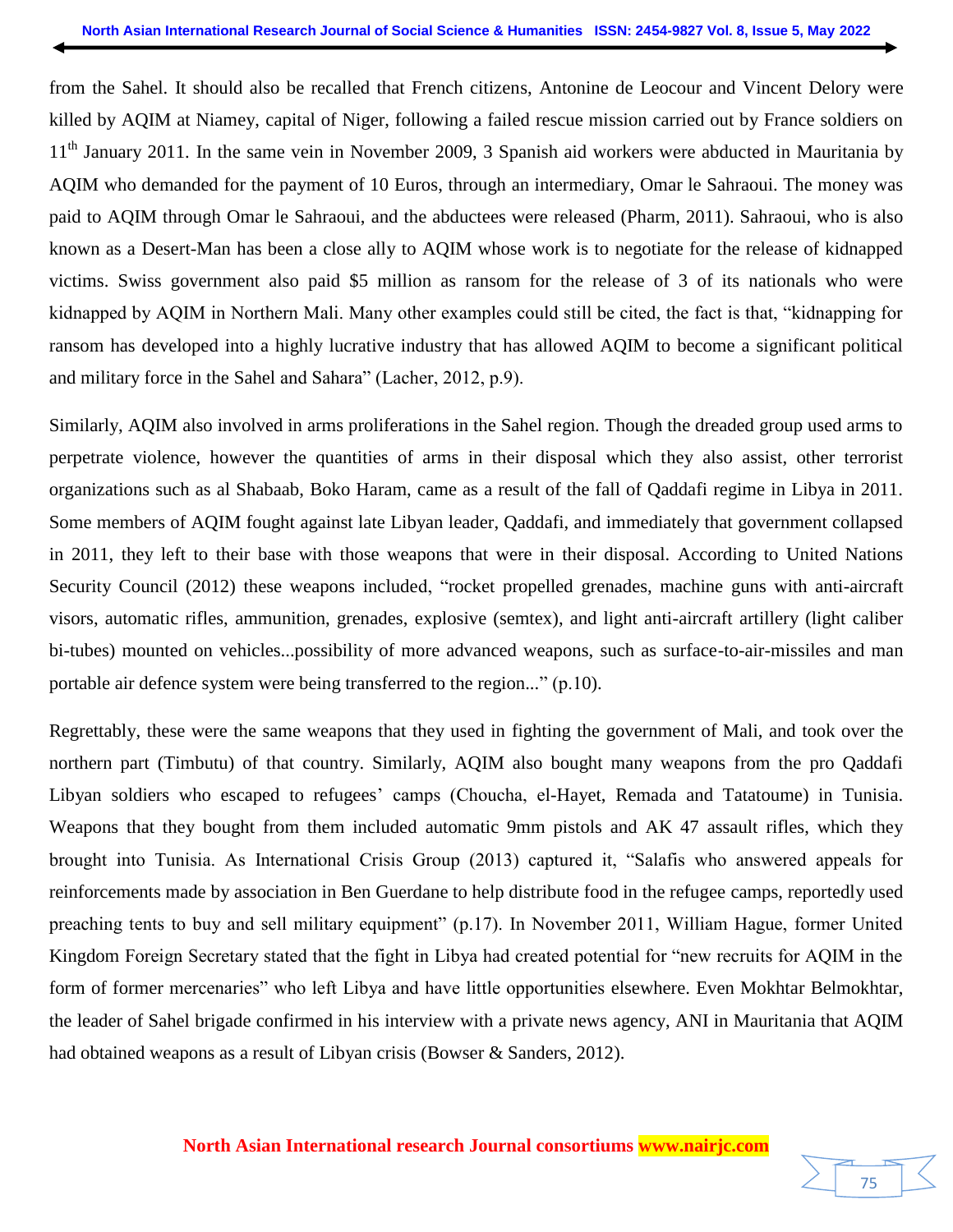Furthermore, AQIM involved in drug trafficking. The availability of drugs such as cocaine, heroine, cannabis among others in the Sahel, especially the area that is controlled by the AQIM is not doubtful, however, the involvement of the group in drug business is contested. The organization, AQIM does not export drugs to other cartel outside the Sahel region, but available literature (Lacher, 2012, Pharm, 2011, Goita, 2014, Sage 2011) indicated that their members provided protection to the drugs traffickers and directed them on how to escape government securities. They are able to do this because of their vast knowledge of the desert. The drug traffickers paid them for the services that they rendered. For instance, in 2010, Moroccan government arrested 34 drug traffickers who had link with South American Cartels. During their interrogations, the drug traffickers confirmed that AQIM assisted them to evade arrest, while passing through the Sahel region.

According to Pharm (2011):

The Moroccan Interior Minister claimed that with the arrests, they have established, what he called "an apparent collaboration" between drug traffickers and AQIM, noting that the terrorist group was making money by using its members' knowledge of desert routes, weapons and means of transportation to protect the traffickers (p.248).

Cigarette smuggling is the main business Mokhtar Belmokhtar, their leader in the Sahel region is noted for. Cigarette is not a contrabound product in most North African states, such as Libya, Algeria, Tunisia and Morocco. However, the importers prefer collaborating with terrorist group like AQIM in order to assist them in evading security posts. Instead of paying the required import duties at border posts, they prefer paying bribe to members of AQIM who will protect them till they arrived at their destinations. This dreaded group, AQIM has benefited a lot from this transaction than any other business in the Sahel region. Lacher (2012) further explained that:

> Cigarette smuggling has also contributed to the emergence of smaller gangs of smugglers, charged with transporting merchandise from Mauritania, Mali, and Niger into Algeria. Mokhtar Belmokhtar, who later acquired notoriety as one of the leading figures in AQIM's Sahelian Operations, is widely reported to have long run a cigarette smuggling racket across the Sahara (p.5).

In addition, AQIM promotes terrorism in the Sahel region. Pharm (2011) hinted that, AQIM detonated the first suicide bomb in Algeria on  $11<sup>th</sup>$  December 2007. The suicide bomber targeted the Constitutional Council and United Nations building. This incidence left 41 people dead while more than 170 people were wounded. "AQIM videos strongly resemble video from Iraq in terms of the music, Quranic citations and filming of hits on enemy targets..." according to Pharm (2011, p.246). On  $7<sup>th</sup>$  February, 2011, AQIM attempted to assassinate, Mauritanian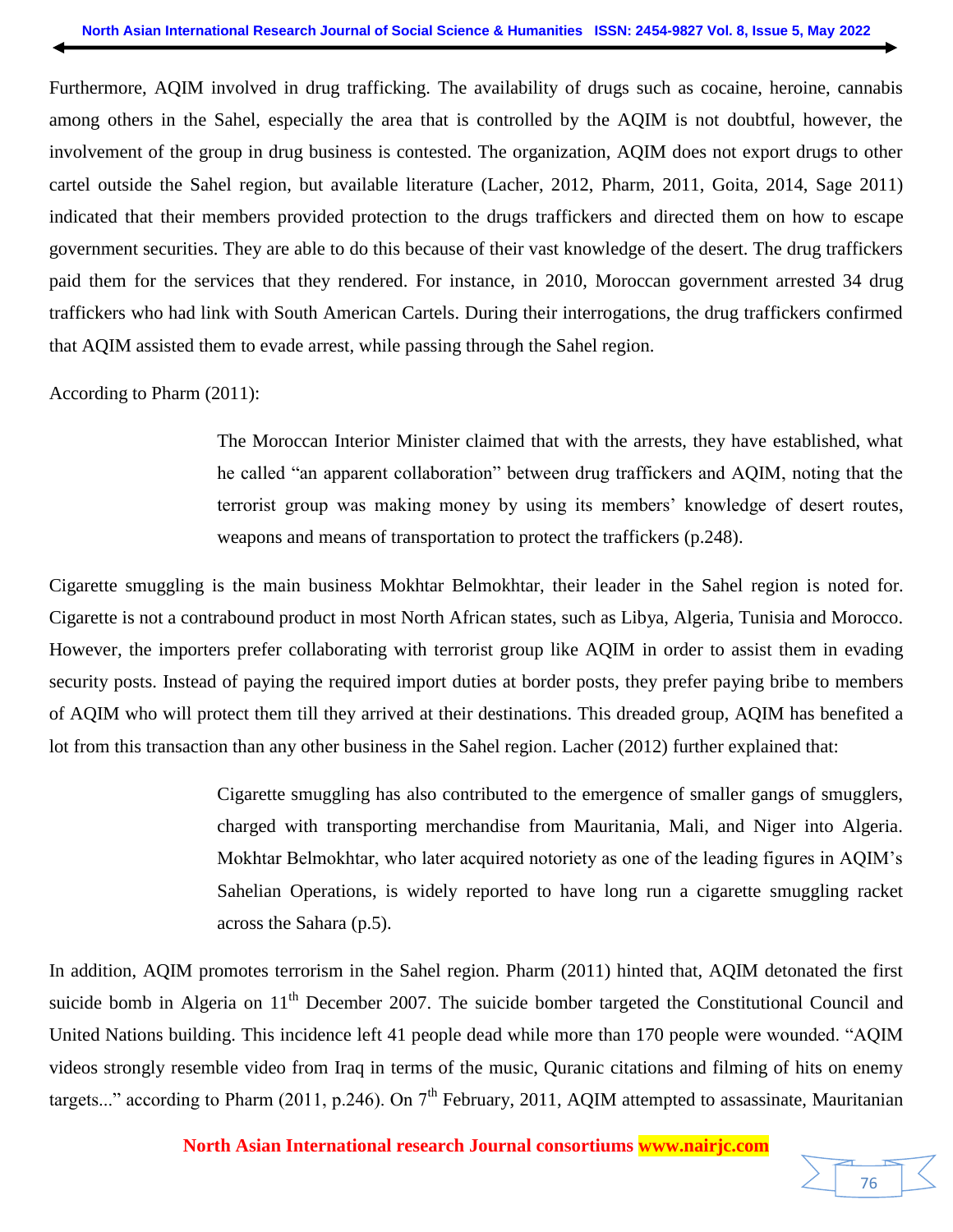President, Mohammed Quld Abdel Aziz, through vehicle Borne Improvised Explosive Device (VBIED). The bomb was detonated on his convoy; however, 9 soldiers were injured, while the President escaped death (Adeyemi & Musa, 2014). Similarly, on  $13<sup>th</sup>$  March, 2016, AQIM attacked a hotel, Nouvelle Paillote at Grand Bassam's tourist resort in Ivory Coast. That attack led to the death of 16 civilians, 3 soldiers and 24 others injured. "Among the civilian were 8 Ivoirians, 4 French, 1 German, 1 Lebanese, 1 Nigerian and 1 Macedonia (Pearson, 2016). According to SITE Intelligence Group (2016):

> AQIM posted photos of the Ivory Coast attackers and a brief statement claiming responsibility for the attack in Arabic, English, French and Spanish on its Telegram and Twitter accounts. The 3 suicide attackers were identified as belonging to AQIM's Sahara unit and Al-Murabitoon an affiliated militant group based in northern Mali. AQIM referred to the Ivory Coast hotels as the den of espionage and conspiracies (p.3).

Moroccan Security Services had informed Ivory Coast about the pending attack, but the Ivorian government did not take it serious. "The failure of the authorities in Ivory Coast to act upon the intelligence received, raised questions about the level of preparedness by the country for the terrorist attack", according to Gunaratna (2016, p.15). This attack came, as a result of France having a permanent military base in Ivory Coast, which it used in conducting counter terrorism campaign in the Sahel and Maghreb regions. President Alassane Quattara of Ivory Coast responded through restructuring of security architecture in Grand Bassam, thereby renewing confidence among tourists. Nigeria's case is worst. The AQIM has collaborated with Boko Haram to torment Nigerian government and its people. This unholy alliance between the two dreaded organizations can be traced back to 2009. It should be recalled that the Emir of AQIM, Droukdel (2009) had stated that, "we are ready to train your children to use weapons, and will supply them with all we can, including support and men, weapons, ammunition and equipment, in order to defend our people in Nigeria and response against the aggression of the Christian minority" (cited in Sage, 2011, p.7).

Eventually, this speech was made when Jos, capital of Plateau State was in a severe crisis between Muslims and Christians. Boko Haram is proving impossible to defeat because of external helps it gets from sister organizations like AQIM, al Shabaab, including Islamic State of Iraq and Syria (ISIS). Presently there is a splinter group, Ansaru that link with Islamic State, and formally changed its name to Islamic State of West Africa Province (ISWAP), Marc-Antoine (2014) further explained that, "the splinter group Ansaru...is certainly more aligned with the doctrine of Osama bin Laden. It targets are more international and its original name was al Qaeda in the Lands Beyond the Sahel" (p.20). Even Nigerian government knows that the external influence in Boko Haram is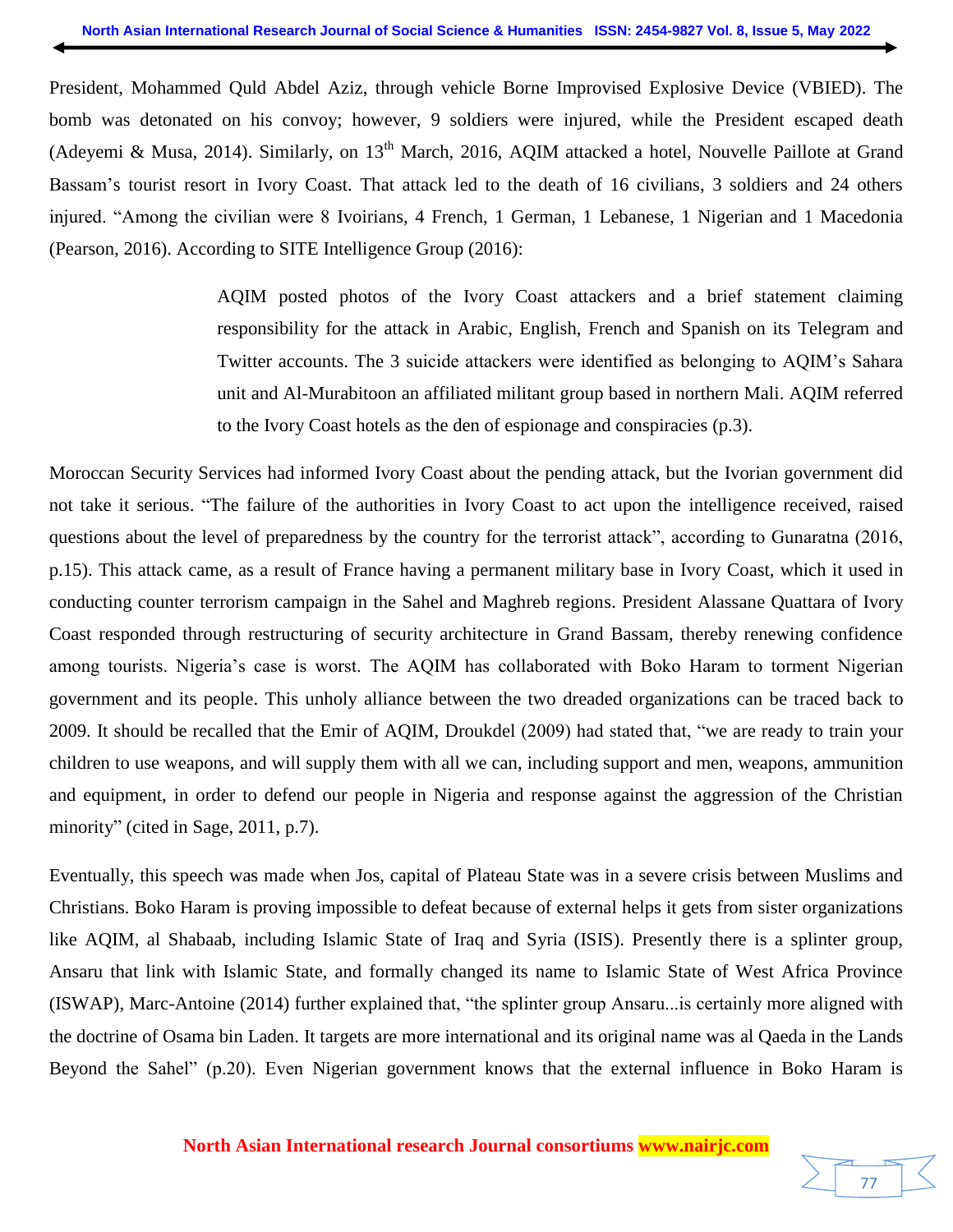enormous. The external factor is what delay the annihilation of Boko Haram. As United Nations Council (2012) confirmed:

> Boko Haram had established links with al Qaeda in the Islamic Maghreb (AQIM), and that some of its members from Nigeria and Chad had received training in al-Qaeda in the Islamic Maghreb camps in Mali. During the summer of 2011...7 of its members were arrested while transiting through the Niger to Mali in possession of documentation on manufacturing of explosive, propaganda leaflets and names and contact details of members of al Qaeda in the Islamic Maghreb they were allegedly planning to meet.

Despite this cooperation, Boko Haram days are number, like its predecessor Maitatsine.

#### **International Responses to AQIM and its Cross Border Crimes in the Sahel Region**

Attempt to eradicate the menace of this dreaded organization, AQIM has led to series of unilateral and multilateral actions, among states in the Sahel region. Regrettably, none of these efforts has ended the terrorist activities in the region. In January 2010, the then Malian President, Amadou Toure, lamented during the Army Day celebration that, "the problem of insecurity, particularly due to drugs, terrorism and cross border banditry...have generated a profound need to identify their causes and strategies to curb their perverse effects" (cited in Goita, 2014, p.4). Regrettably, this is the same Mali, which Mauritanian military accused of cooperating with AQIM to perpetrate crimes in the Sahel region. Lacher (2012) decried that, "Malian officials' complicity with AQIM and drug traffickers had emerged...a major obstacle to regional security cooperation" (p.13). This constitutes a major hindrance in that fight against AQIM since Malian officials lack trust. Mauritania is the only Sahelian state that has battled AQIM without collaboration with other Sahelian states. Goita (2014) recalled that, "in July 2010, a joint Mauritanian-French Special Operation went into northern Mali to rescue 9 kidnapped French citizen ...though 6 AQIM members were killed; the operation was largely a failure. AQIM later announced in a televised address that it had executed the hostages in retaliation for the attack" (p.4). Algeria has been coordinating other Sahelian states such as Mali, Niger and Mauritania for the purpose of establishing a joint intelligence centre in Algiers. It has hosted African Centre for the study and Research on Terrorism in its capital, Algiers. "however, it is much less welcoming of foreign support beyond the content, which it sees as a possible pretext for foreign powers to establish military base" (Goita, 2014, p.5). The inability to embrace foreign assistance embolden AQIM to operate without restraint. United States of America was not initially interested in the Sahel region. It allowed the entire area to be controlled by her formal colonial masters, France and Spain. American interest in the Sahel came immediately after the  $11<sup>th</sup>$  September 2001 attacks at New York and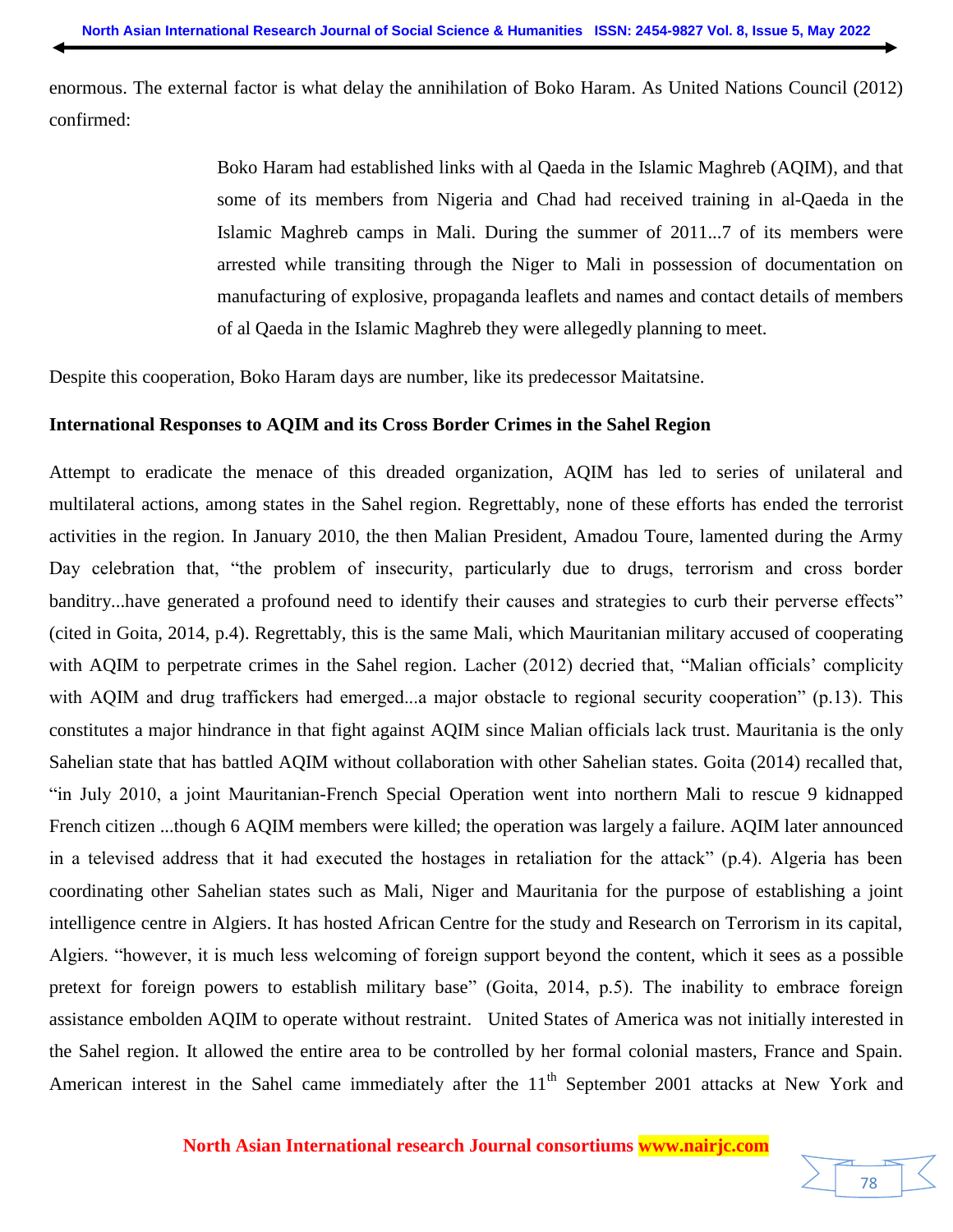Washington, coupled with her security needs in the Sahel region. Therefore, the need to prevent al Qaeda using Sahel as a safe haven to attack American interest became the major reasons for her intervention. As International Crisis Group (2015) put it:

> The Sahel has been called the "new front in the war on terror." The existence of GSPC in the desert, the belief that the 11 March 2004 Madrid bombings were planned in Morocco... the fact that 25 percent of those accused by the United States of being "unlawful combatants" and held in Guantanamo Bay are from East Africa, all contribute to the general uneasiness about Africa among American counter terrorism specialists (p.26).

In 2002, the Department of Defense (DoD) in collaboration with Department of State (DoS) established Pan-Sahel Initiative (PSI). The main target of PSI was the Sahelian States of Chad, Mali, Mauritania and Niger. In 2005, its name was changed to Trans-Saharan Counter Terrorism Initiative (TSCTI). It also expanded the scope of its operation to include other states in the Sahel, such as Senegal, Algeria, Morocco, Tunisia as well as Nigeria (as observer). International Crisis Group (2005) stated that the main objective of TSCTI, "is to enhance the capacity of the participating states to control the full expanse of its own territory, importantly including its borders through exposing its military to United States, training... (p.30). The training covered areas like; marksmanship, communication and teamwork, first aid, map reading including the use of Global Positioning System (GPS). In 2005, the Department of State (DoS) leased with the Department of Defense (DoD) and changed the Trans-Saharan Counter Terrorism Initiative (TSCTI) to Trans-Saharan Counter Terrorism Partnership (TSCTP). Sour (2015) posited that, "TSCTP took over the PSI operations in 2005 when it launched a major joint military operation in the Maghreb called Flintlock 2005, a training mission to enhance tactical operations, land navigation and intelligence gathering in Algeria, Senegal, Morocco, Mauritania, Mali, Niger and Chad (p.13).

Hunt (2007) equally explained that the Department of Defense was responsible for the organization of joint military operation and the military training of the Sahelian military. This was in collaboration with United States Special Forces that operate from United States Europe Command Centre (EUROCOM). Despite all these efforts, United States was not regarded as a true partner in the fight against terrorism in the Sahel region. International Crisis Group (2015) decried that, "as the western military presence... increased, so too has the local belief that it is tied to growing interest in the region uranium, gold, and hydrocarbon wealth as well as armed trade" (p.29).

France interest in the Sahel region is anchored on the fact that most Saharan/Sahelian states (Niger, Chad, Mauritania, Algeria etc) were her former colonies. France had signed Defence pact with them before decolonizing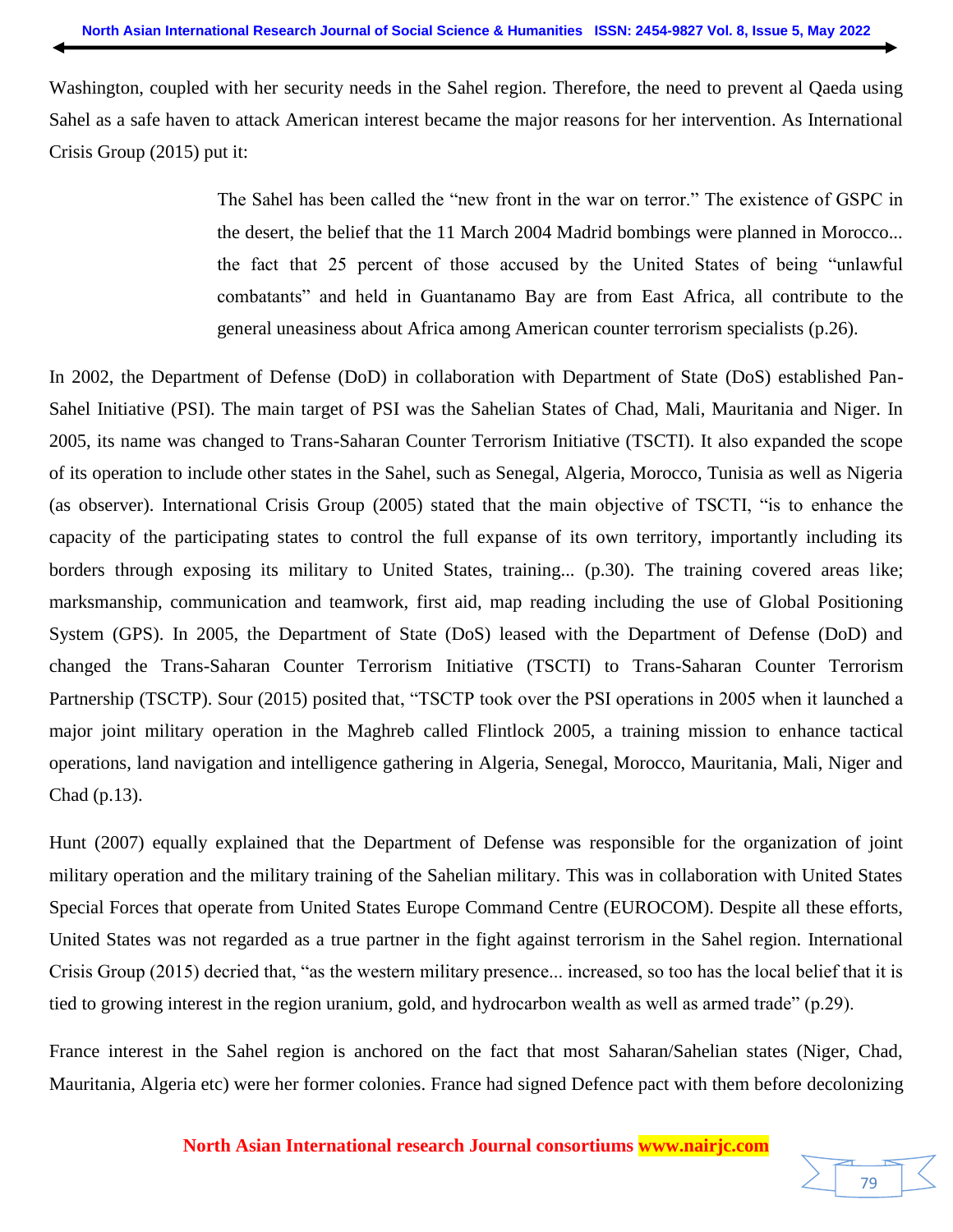those territories. Therefore, security threats to her former colony is a direct threat to France. They do not need invitation before intervention. Added to this, is the fact that, "...Nigerien uranium mines... provide 30 percent of its nuclear energy needs and are targets of growing international competition, including...China" (International Crisis Group, 2015, p.20). France cannot allow AQIM to operate unhurt in the Sahel region, therefore, it has to deploy all its capabilities to ensure that the dreaded sect is annihilated. The AQIM know about the hatred France has concerning them, especially after it was driven out of the northern Mali in 2013. Marc-Antonie (2014) further hinted that, "AQIM focused on French "imperialism" because Paris supported corrupt regimes in Africa, had intervened in Afghanistan and had banned the wearing of the full-face veil in France" (p.22). Therefore, AQIM also promise to retaliate since "France has opened the gates of hell. It has fallen into trap much more dangerous than Iraq, Afghanistan and Somalia" (Alexander, 2013. p.19). This explains why France citizens are victims of kidnappings and killings more than any other western nations in the Sahel region.

These atrocities cannot continue unabated, hence France responded immediately she was invited by the interim President of Mali, Ibrahim Keita to rescue the country from the AQIM, through the establishment of Operation Several in 2013. As Adeyemi and Musa (2014) captured it, "it was not difficult for France to respond immediately to the call for help from Mali... on 11 January 2013, France swiftly responded to the Malian Interim President's pleas for military assistance with air strikes and ground troops with a view to preventing the takeover of Bamako by AQIM and its militant Islamist allies" (p.15).

In August 2014, Operation Several was changed to Operation Barkhane after its successful operation in Northern Mali. The Operation Barkhane was made up of 3,000 troops with its headquarter at N'Djamena, the capital of Chad. The military operation was designed by France to combat Islamist threat in Burkina Faso, Chad, Mali, Mauritania, and Niger. Staff of Operation Barkhane were permanent with a good pay package from international assistance. France has also established a permanent military base in Ivory Coast, "which it has used to conduct counter-insurgency campaigns in the Sahel Region and South of Maghreb" (Gunaratna, 2016, p.15). Boeke (2021) also recalled that, "at Barkhane's high water mark, France deployed around 5,100 troops. It has deployed special forces in Task Force Sabre, and also leads the multinational Task Force Takuba, that incorporates special forces from Sweden, Estonia, and Czech Republic" (pp. 11-12).

Furthermore, multilateral response to AQIM needs explanation. It should be recalled that in February 2017, Joint Force of the Group of Five for the Sahel (also known as G5 Sahel Joint Force, FC-G55), comprising Burkina Faso, Mali, Mauritania, Niger and Chad was formed. The G5 Sahel was backed by the Peace and Security Council (PSC) of the African Union (AU) and had a total military force of about 5,000 soldiers. Dentice (2018) hinted that, "G5 Sahel joint force aims at fighting terrorism, organized crimes and smuggling through enhanced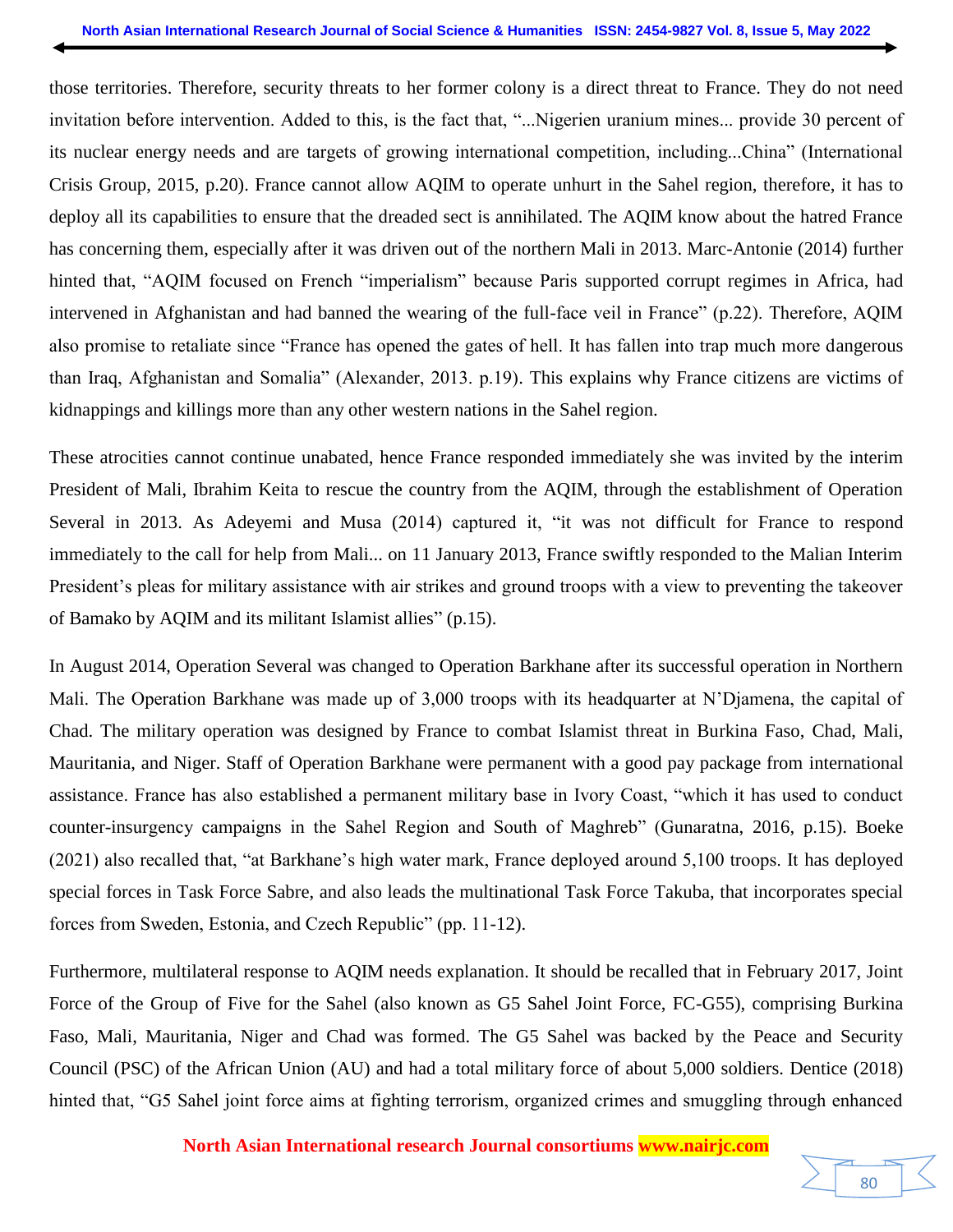cooperation among national armed forces and surveillance of rural areas" (p.7). France and other European countries, especially Germany, United Kingdom and Italy have pledged to support the G5 Sahel force, both in the area of logistic training as well as funding. This was made known on 13<sup>th</sup> December 2017, during its summit in Cell-Saint-Cloud. Similarly, European Union in Partnership with North African States (Morocco, Algeria, Libya, Tunisia, Egypt, Sudan) had launched Rabat process in 2006, as well as Khartoum process in 2014 that aimed at curbing illegal migration which AQIM had used in generating fund. However, International Crisis Group (2015) lamented that, "neither process adequately addresses the root causes of migration, which is spurred by not only scant job opportunities, but lack of social mobility and, at times... political freedom" (p.22).

Added to this, the European Union has established military and police training programmes for states in the Sahel region. Germany and Italy have sent troop to Niger, while United States has increased the number of its Special Force in Burkina Faso and Niger (Eizenga, 2019). Eizenga (2019) further posited that:

> Other notable deployments include: 1,000 troops from Germany, more than 1,000 troops from the United States and hundreds from Italy, Canada, and United Kingdom. Taking these deployments alongside the 13,289 military personnel authorized by UN for MINUSMA, there may be more than 20,000 foreign soldiers currently deployed to the Sahel (p.21).

Regrettably, most Sahelian states are against foreign military presence in the region. The fear is that AQIM would intensify its havoc as long as foreign troops stay in the Sahel. As Ouazani (2011) posited, "this concern is felt strongly in Algeria and Mali... because accusations of foreign (i.e. western) intervention have been used as a major propaganda "weapon" by AQIM itself" (cited in Cristiani & Fabiani 2011, p.9).

# **CONCLUSION AND RECOMMENDATIONS**

Despite military cooperation among the Sahelian states and its foreign partners, the criminal activities of AQIM is unabated. As Cristiani and Febiani (2011) stated, "...today AQIM... represents a major security threat for the countries of the Sahel since this area... is the major theatre of operation" (p.11). In other words, the military operations do not deter the group; AQIM from recruiting new members. Findings reveal that recruits are endeared into the group, mainly because of the Salafist ideology, bad governance and the ungoverned spaces. The group sustains its operation through criminal activities across borders, such as kidnappings, arms trafficking, drugs smuggling as well as terrorism. Findings equally reveal that the Sahelian states have responded by creating military alliance; G5 Sahel Joint Force while Trans-Saharan Counter Terrorism Partnership (TSCTP), Operation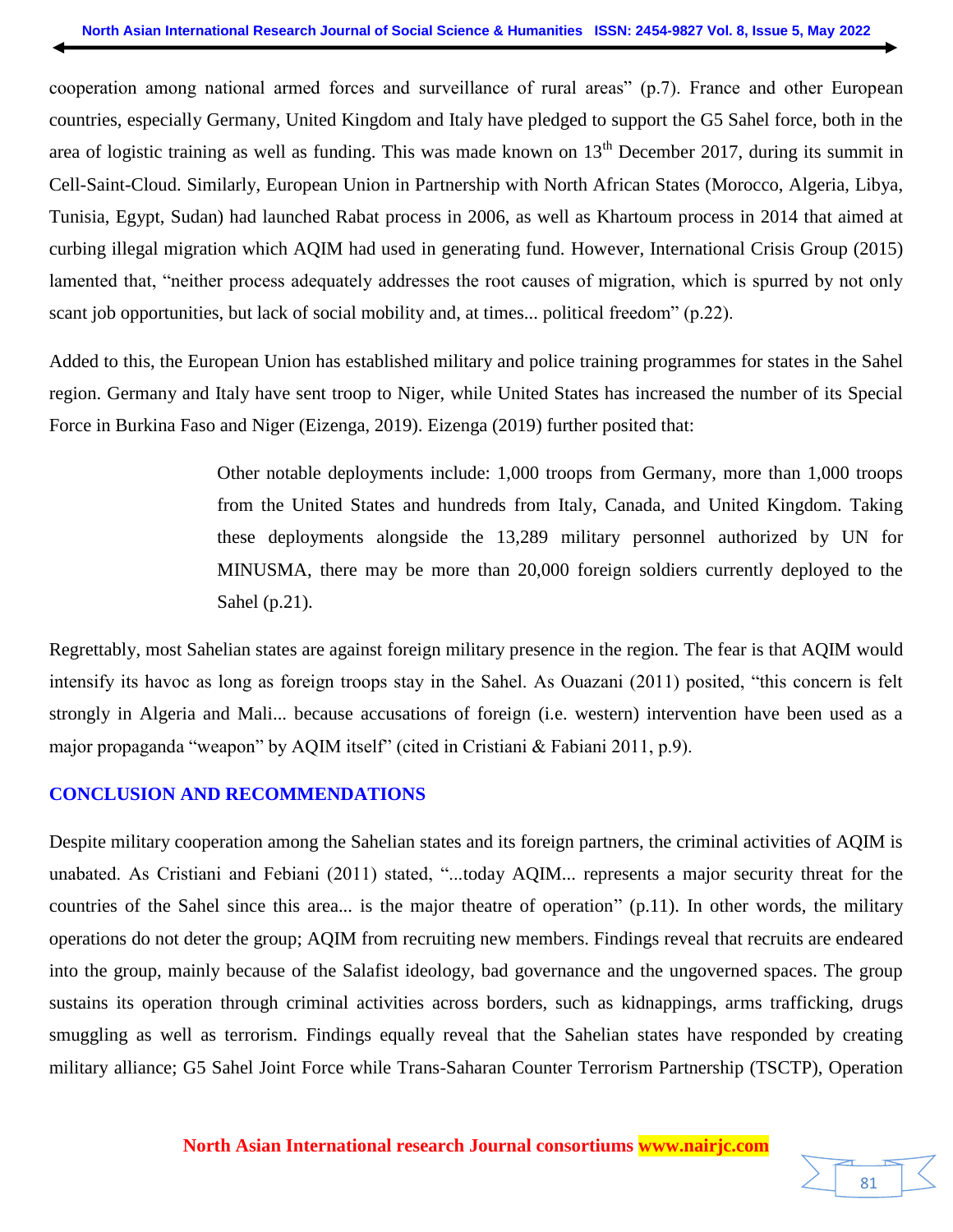Several and Operation Barkhane were created by United States and France respectively. The truth is that AQIM is still strong in the Sahel region.

In order to annihilate the group, the root causes of their radicalization and motivation must be tackled. First, the Sahelian states should realize that military operation is not working. Lives of the abductees are always sacrificed for the death of an AQIM's member. There is no failed rescue mission that does not result in the death of an abductee. Those that pay ransom for the freedom of an abductee are indirectly empowering the group. The ransom that they raise from the kidnapped victims enabled them to acquire more weapons. As International Crisis Group (2015) stated, "securitization of the region and poorly regulated financial support for unpopular government risk exacerbating trends that feed the rise not only of Jihadi groups but also of transnational criminal networks..." (p.23). Salafism is an ideology that has been implanted in the minds of the adherents. Therefore, it requires superior ideology to counter it. "The ideology of al Qaeda is not a simple affair, and it is a serious mistake to reduce it to Wahhabism... far from being a straight forward product of Wahhabi tradition... is in part... the product of crisis..." (International Crisis Group 2005, p.16). Eventually, Salafism and Wahhabism emanate from Saudi Arabia. It is high time for governments of the Sahelian states to engage the government of Saudi Arabia and their Islamic scholars, including clergies to intervene. Their engagement would reveal to the entire world, the secret of co-existence between Salafism, Wahhabism and other peaceful Islamic sects, especially Sunni in their country. States like Nigeria that has insecurity caused by Boko Haram (a Salafist) and Somalia that has been tormented by al Shabaab (a Wahhabist) would benefit immensely from their disclosure.

Second, the Sahelian states should start providing good governance for its citizens. Muslim youths are attracted to AQIM because its provides for them. Some of them have graduated from higher institutions of learning without job, and their future has already closed, therefore, joining the group gives them a sense of hope. Communities in the Sahel region, see AQIM as government, since it fills the vacuum, which governments create. As International Crisis Group (2014) warned that, "the government needs to realize that if people no longer believe in the state to provide justice and well-being, they will look elsewhere. The challenge is enormous, but the solution is in the hands of the state" (p.47). It is not enough to look for external military support, Sahelian leaders should also look for foreign aids that would be used to salvage the people from poverty, hunger and diseases. Job opportunities should be created for the youths, in order for them to renew their fate in government. Even International Crisis Group (2015) equally advised that, "security approach urgently needs balancing by political measures that address the causes and effects of state instability; bad governance, poverty, local conflicts over resources, corruption, youth unemployment and alienated peripheries" (p.24).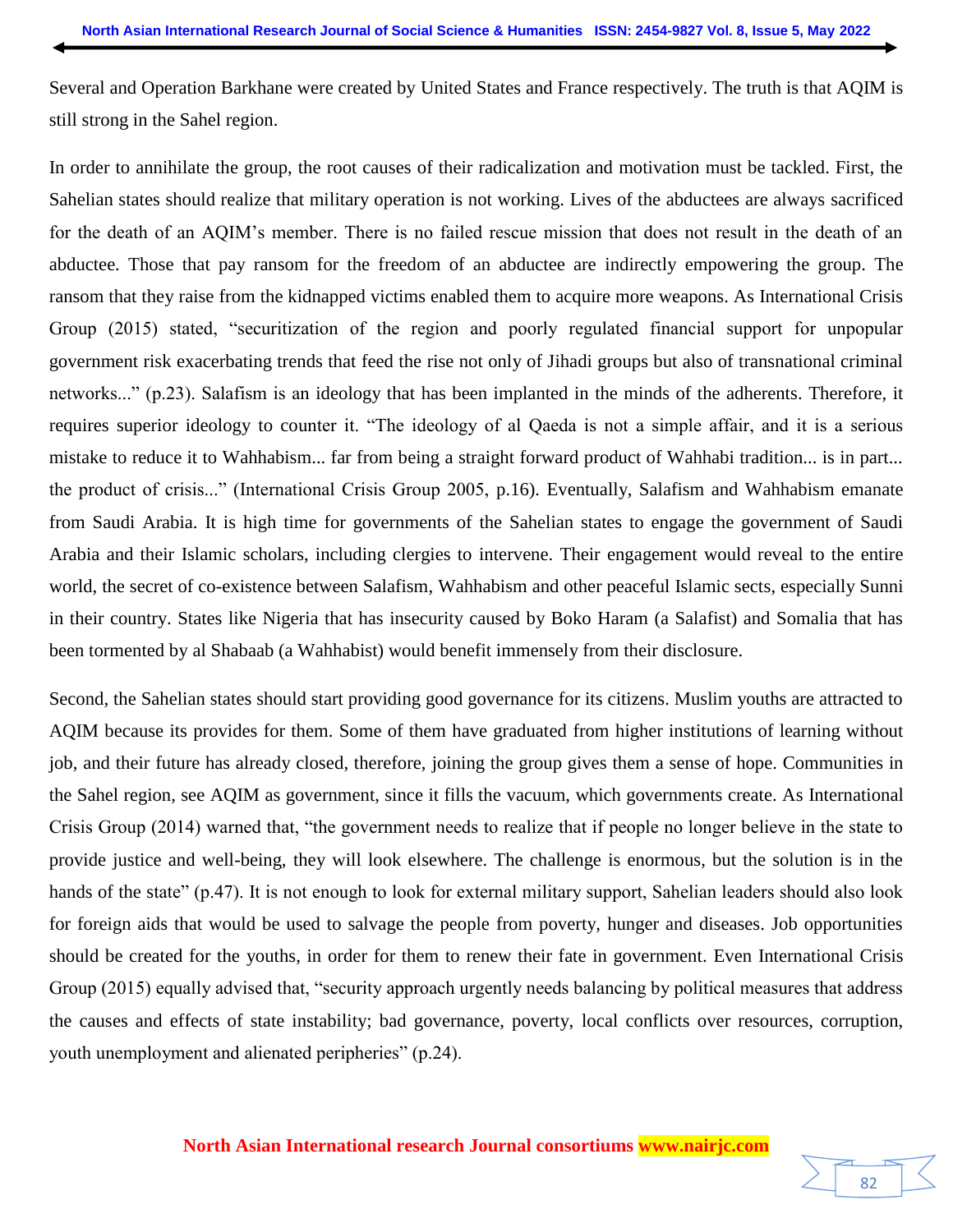Third, the paper proposes capacity expansion to ungoverned spaces. The ungoverned spaces are the safe haven for the terrorist group, AQIM. Regrettably, the Sahelian states are aware of these places, yet nothing is done. The Sahelian states always embark on defensive strategies. Their mission is to rescue an abductee, a times defend the state capitals from terrorist activities, yet the Islamists are still inflicting harms on daily basis and return to their hideout. It is time to take the war to them at the hideouts, through holistic approach. The local partnership through the present structure, G5 is essential in the new fight while international partners should be ready to assist the Sahelian states with the modern Information Communication Technology (ICT) that would detect whenever the terrorists are hiding. This agreed with Goita (2014) suggestion that, "the United States, European Union, and other donors can provide assistance, communication capacity, and training to restructure and improve security forces...within the Sahel" (p.6).

#### **REFERENCES**

- 1. Adeyemi, A. & Musa, M. (2014). Al Qaeda in the Islamic Maghreb (AQIM): Terrorist Network Infiltrate Northern Mali. Global Journal of Human Social Science C Sociology & Culture 14(5) 1-12.
- 2. Alexander, Y. (2013). Terrorism in North Africa & the Sahel in 2012: Global Reach and Implications. Inter-University Centre for Terrorism Studies, 1-27.
- 3. Asfura-Heim & McQuaid, J. (2015). Diagnosing the Boko Haram Conflict: Grievances, Motivations, and Institutional Resilience in Northeast Nigeria. CAN Occasional Paper, 1-66.
- 4. Berkowitz, L. (1989). Frustration-Aggression, Hypothesis: Examination and Reformulation. Psychological Bulletin. 106(1) 59-73.
- 5. Boeke, S. (2021). Pathways Out of the Quagmire Perspectives for al Qaeda in the Sahel, International Centre for Counter Terrorism Research Paper, 1-30.
- 6. Bower, E. & Sanders A. (2012). Security Threats in the Sahel and Beyond: AQIM, Boko Haram and al Shabaab. Civil Military Fusion Centre, 1-11.
- 7. Breuer, J. & Elson, M. (2017). Frustration-Aggression Theory. The Wiley Handbook of Violence and Aggression, 1-12.
- 8. Brosche, J. Legner, M. Krentz, J. & Ijla, A. (2016). Heritage Under Attack: Motive for Targeting Cultural Property During Armed Conflict. Retrieved from https://www.divaportal.org. Accessed on 22<sup>nd</sup> February 2022.
- 9. Cook, D. (2014). Boko Haram: A New Islamic State in Nigeria. James A. Baker III Institute for Public Policy, 1-30.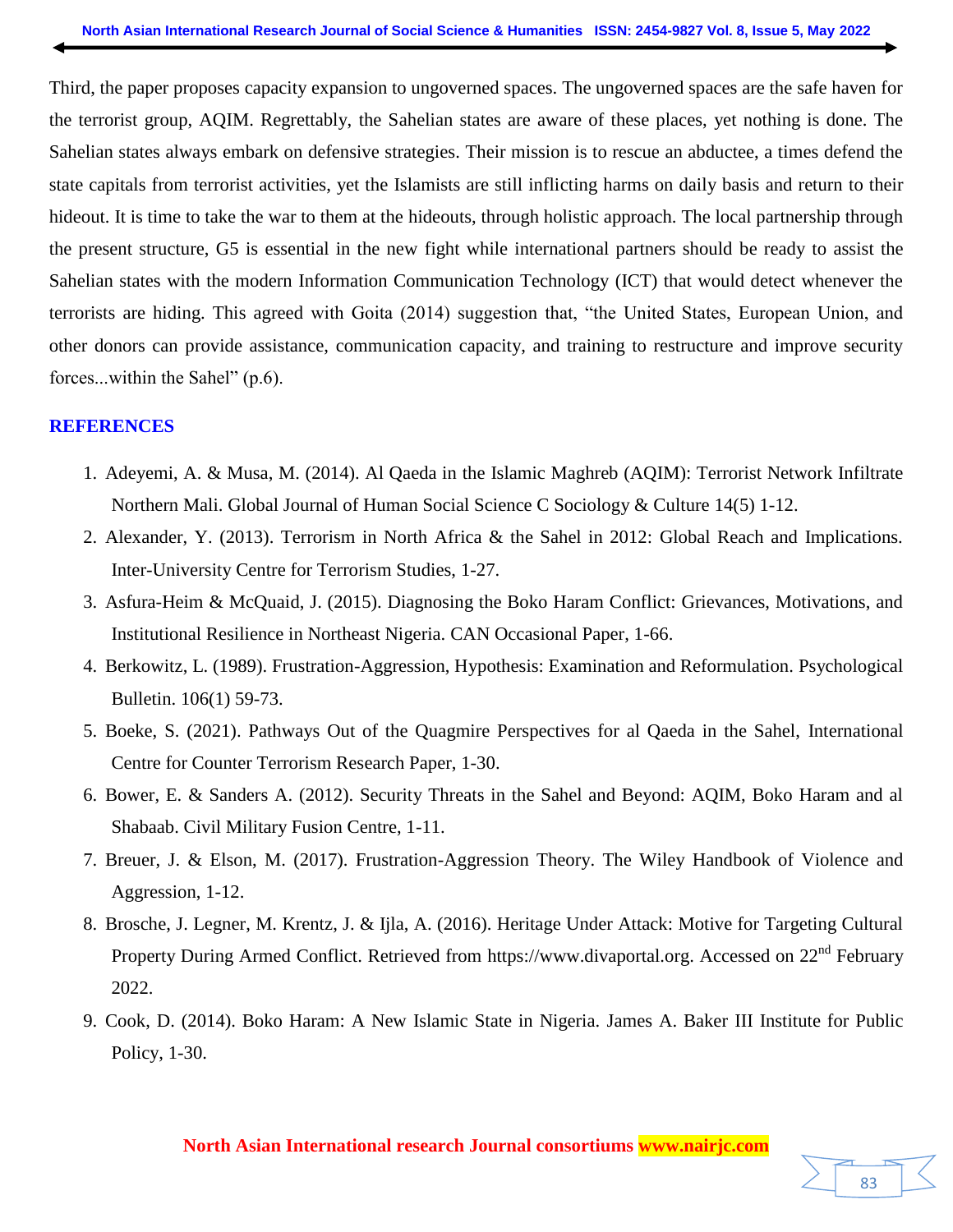- 10. Cristiani, D. & Fabiani, R. (2011). Al Qaeda in the Islamic Maghreb (AQIM): Implications for Algeria's Regional and International Relations. IAI Working Papers, 11(7), 1-12.
- 11. Dentice, G. (2018). Terrorism in the Sahel Region: An Evolving Threat on Europe's Doorstep Euromesco Policy Brief, 80, 1-8.
- 12. Dollard, J. Miller E., Doob, W. Morwrer, H. & Sears R. (1939). Frustration and Aggression. New Haven CT. Yale University Press.
- 13. Dougherty, J. & Pfaltzgraff, J. (1979). Contending Theories of International Relations: A Comprehensive Survey, New York, New York Press.
- 14. Eizenga, D. (2019). Long Term Trends Across Security and Development in the Sahel. West African Papers, 25, 1-23.
- 15. Fililu, J. (2010). Could Al Qaeda Turn African in the Sahel? Carnegie Papers, 112-1-10.
- 16. Goita, M. (2014). West Africa's Growing Terrorist Threat: Confronting AQIM's Sahelian Strategy. Africa Security Brief, 1-7.
- 17. Gunaratna, R. (2016). Ivory Coast Attack: Africa's Terror Footprint Expands: Counter Terrorist Trends and Analysis 8(6), 14-17.
- 18. Harnisch, C. (2010). The Terror Threat from Somalia: The Internationalization of Al Shabaab. Critical Threats Project, 1-36.
- 19. Hunt, E. (2007). Islamist Terrorism in Northwestern Africa A "Thorn in the Neck" of the United States? Policy Focus, 65, 1-16.
- 20. International Crisis Group (13 February 2013). Tunisia Violence and the Salafi Challenge, Middle East/North Africa Report, No. 137, 1-46.
- 21. International Crisis Group (14 March, 2016). Exploiting Disorder: al Qaeda and the Islamic State, Crisis Group Special Report, 1-50.
- 22. International Crisis Group (19 July, 2006) Nigeria: Want in the Midst of Plenty. Africa Report No. 113, 1-28.
- 23. International Crisis Group (25 June, 2015). The Central Sahel: A Perfect Sandstorm. Africa Report, No. 227, 1-24.
- 24. International Crisis Group (2<sup>nd</sup> March, 2005) Understanding Islamism. Middle East/North Africa Report, No. 37, 1-26.
- 25. International Crisis Group (3 April 2014). Curbing Violence in Nigeria (11): The Boko Haram Insurgency. Africa Report, No 216, 1-49.